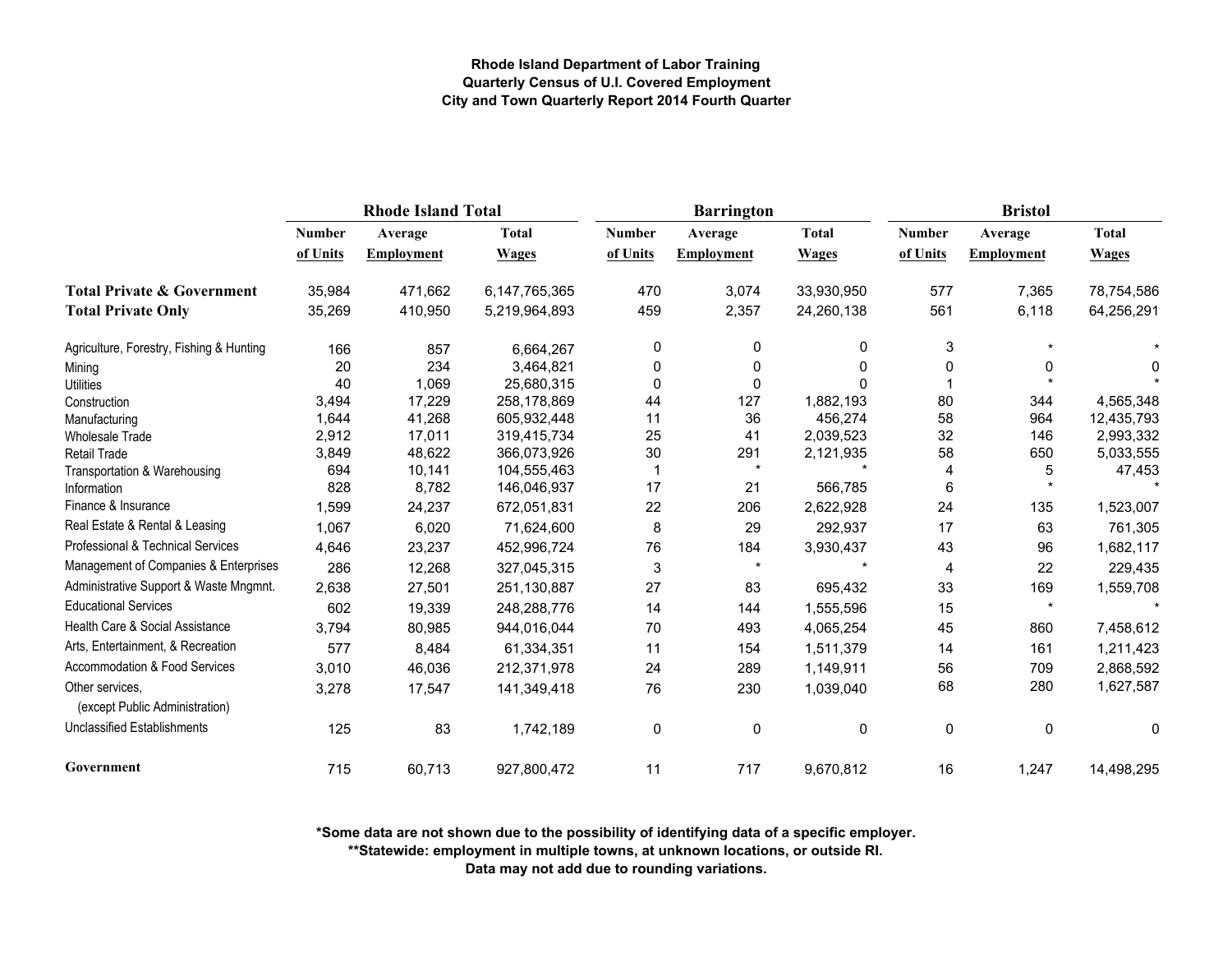|                                                   |                | <b>Burrillville</b> |              |               | <b>Central Falls</b> |              | Charlestown   |                   |              |
|---------------------------------------------------|----------------|---------------------|--------------|---------------|----------------------|--------------|---------------|-------------------|--------------|
|                                                   | <b>Number</b>  | Average             | <b>Total</b> | <b>Number</b> | Average              | <b>Total</b> | <b>Number</b> | Average           | <b>Total</b> |
|                                                   | of Units       | <b>Employment</b>   | <b>Wages</b> | of Units      | <b>Employment</b>    | <b>Wages</b> | of Units      | <b>Employment</b> | <b>Wages</b> |
| <b>Total Private &amp; Government</b>             | 282            | 3,133               | 34,001,977   | 246           | 3,000                | 29,959,759   | 235           | 1,587             | 17,902,484   |
| <b>Total Private Only</b>                         | 266            | 2,535               | 27,627,280   | 238           | 2,419                | 21,232,313   | 220           | 1,399             | 15,646,870   |
| Agriculture, Forestry, Fishing & Hunting          | 3              |                     |              | 0             | 0                    | 0            | 2             |                   |              |
| Mining                                            | 0              | 0                   | 0            | 0             | O                    | <sup>0</sup> | 3             | 23                | 371,728      |
| <b>Utilities</b>                                  | $\overline{2}$ |                     |              | 0             | 0                    |              | $\mathbf{0}$  | 0                 | n            |
| Construction                                      | 59             | 263                 | 4,244,414    | 23            | 115                  | 1,083,086    | 52            | 165               | 2,051,688    |
| Manufacturing                                     | 13             | 600                 | 9,392,514    | 29            | 565                  | 7,066,626    | 3             |                   |              |
| <b>Wholesale Trade</b>                            | 18             | 56                  | 1,688,197    | 3             | 35                   | 389,205      | 6             | 19                | 461,997      |
| <b>Retail Trade</b>                               | 19             | 134                 | 853,542      | 45            | 228                  | 1,502,422    | 20            | 133               | 1,043,750    |
| Transportation & Warehousing                      | 3              | 11                  | 158,632      | 4             | 18                   | 76,063       | 3             | $\star$           |              |
| Information                                       | 6              | 30                  | 241,682      | 2             | $\star$              |              | 5             | 19                | 110,951      |
| Finance & Insurance                               | 3              |                     |              | 8             | 64                   | 627,208      | 9             | 54                | 781,204      |
| Real Estate & Rental & Leasing                    | 5              | 10                  | 87,261       | 8             | 41                   | 388,918      | 6             | 25                | 276,826      |
| Professional & Technical Services                 | 24             | 45                  | 738,674      | 9             | 15                   | 128,231      | 21            | 42                | 639,529      |
| Management of Companies & Enterprises             | 0              | $\mathbf 0$         | $\Omega$     | 0             | $\mathbf 0$          | 0            | $\mathbf 0$   | 0                 | n            |
| Administrative Support & Waste Mngmnt.            | 20             | 79                  | 777,555      | 15            | 321                  | 2,804,046    | 21            | 83                | 794,743      |
| <b>Educational Services</b>                       | 3              | 33                  | 166,089      | $\mathbf 2$   | $\star$              |              | 3             | $\star$           |              |
| Health Care & Social Assistance                   | 24             | 566                 | 5,422,733    | 36            | 508                  | 3,666,699    | 18            | 133               | 1,520,962    |
| Arts, Entertainment, & Recreation                 | 4              | 39                  | 168,471      | 0             | 0                    | O            | 5             | 69                | 1,701,391    |
| Accommodation & Food Services                     | 29             | 506                 | 1,766,061    | 30            | 266                  | 1,046,469    | 21            | 256               | 901,566      |
| Other services,<br>(except Public Administration) | 31             | 80                  | 536,506      | 24            | 92                   | 613,829      | 22            | 38                | 241,834      |
| <b>Unclassified Establishments</b>                | $\mathbf 0$    | $\mathbf 0$         | 0            | 0             | $\mathbf 0$          | 0            | 0             | $\mathbf 0$       | 0            |
| Government                                        | 16             | 598                 | 6,374,697    | 8             | 581                  | 8,727,446    | 15            | 188               | 2,255,614    |

**\*Some data are not shown due to the possibility of identifying data of a specific employer.**

**\*\*Statewide: employment in multiple towns, at unknown locations, or outside RI.**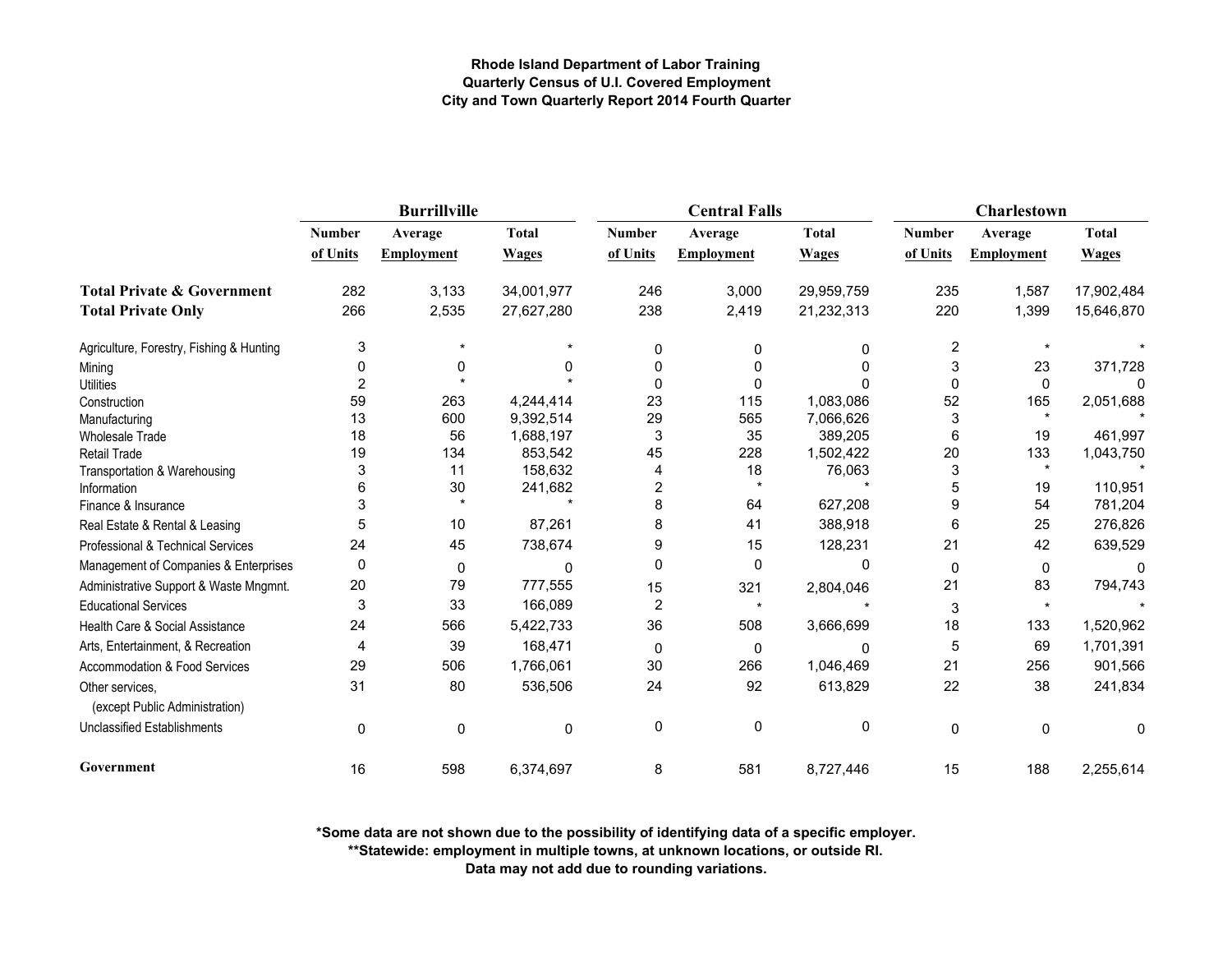|                                                   | Coventry      |                   |              |               | Cranston          |              | Cumberland    |                   |              |
|---------------------------------------------------|---------------|-------------------|--------------|---------------|-------------------|--------------|---------------|-------------------|--------------|
|                                                   | <b>Number</b> | Average           | <b>Total</b> | <b>Number</b> | Average           | <b>Total</b> | <b>Number</b> | Average           | <b>Total</b> |
|                                                   | of Units      | <b>Employment</b> | <b>Wages</b> | of Units      | <b>Employment</b> | <b>Wages</b> | of Units      | <b>Employment</b> | <b>Wages</b> |
| <b>Total Private &amp; Government</b>             | 690           | 7,836             | 72,050,137   | 2,434         | 36,380            | 437,091,976  | 853           | 11,149            | 137,429,361  |
| <b>Total Private Only</b>                         | 672           | 6,546             | 57,219,405   | 2,403         | 29,665            | 329,953,668  | 836           | 9,972             | 123,880,343  |
| Agriculture, Forestry, Fishing & Hunting          | 2             | $\star$           |              | 5             |                   |              |               |                   |              |
| Mining                                            | ∩             | 0                 | 0            | 2             |                   |              |               |                   |              |
| <b>Utilities</b>                                  | $\mathbf 0$   | $\Omega$          |              | $\Omega$      | 0                 | 0            |               |                   |              |
| Construction                                      | 121           | 392               | 4,012,440    | 223           | 1,250             | 18,292,709   | 111           | 681               | 10,423,942   |
| Manufacturing                                     | 41            | 540               | 8,963,665    | 151           | 3,465             | 49,064,664   | 41            | 1,825             | 21,882,365   |
| <b>Wholesale Trade</b>                            | 26            | 226               | 4,306,577    | 150           | 1,779             | 30,440,431   | 58            | 705               | 11,338,068   |
| <b>Retail Trade</b>                               | 97            | 1,715             | 12,353,237   | 304           | 4,968             | 42,336,306   | 76            | 925               | 6,827,583    |
| Transportation & Warehousing                      | 6             | 155               | 935,331      | 55            | 622               | 7,290,151    | 20            | 570               | 5,844,728    |
| Information                                       | 11            | 43                | 641,116      | 37            | 1,952             | 32,803,365   | 16            | 135               | 1,605,720    |
| Finance & Insurance                               | 21            | 107               | 1,199,628    | 116           | 821               | 12,388,815   | 37            | 161               | 2,077,701    |
| Real Estate & Rental & Leasing                    | 15            | 38                | 442,137      | 78            | 324               | 6,981,554    | 35            | 114               | 1,626,403    |
| Professional & Technical Services                 | 52            | 345               | 4,660,424    | 274           | 2,073             | 36,512,883   | 103           | 282               | 5,303,006    |
| Management of Companies & Enterprises             | 5             | 33                | 433,420      | 12            | 464               | 7,801,564    | 12            | $\star$           |              |
| Administrative Support & Waste Mngmnt.            | 54            | 324               | 2,961,212    | 174           | 2,157             | 18,636,872   | 57            | 849               | 14,369,597   |
| <b>Educational Services</b>                       | 10            | 103               | 756,057      | 30            | 276               | 1,820,884    | 18            | 286               | 2,884,750    |
| Health Care & Social Assistance                   | 67            | 1,232             | 9,970,911    | 335           | 4,284             | 36,069,435   | 100           | 944               | 8,852,338    |
| Arts, Entertainment, & Recreation                 | 5             | 22                | 122,871      | 34            | 418               | 2,002,652    | 8             | 66                | 281,712      |
| Accommodation & Food Services                     | 62            | 971               | 3,610,547    | 184           | 3,161             | 13,423,235   | 52            | 640               | 2,573,445    |
| Other services,<br>(except Public Administration) | 77            | 287               | 1,778,107    | 239           | 1,615             | 13,484,890   | 88            | 544               | 4,549,327    |
| <b>Unclassified Establishments</b>                | $\mathbf 0$   | 0                 | $\mathbf 0$  | $\mathbf 0$   | $\mathbf 0$       | 0            | 1             |                   |              |
| Government                                        | 18            | 1,290             | 14,830,732   | 31            | 6,715             | 107,138,308  | 17            | 1,177             | 13,549,018   |

**\*Some data are not shown due to the possibility of identifying data of a specific employer.**

**\*\*Statewide: employment in multiple towns, at unknown locations, or outside RI.**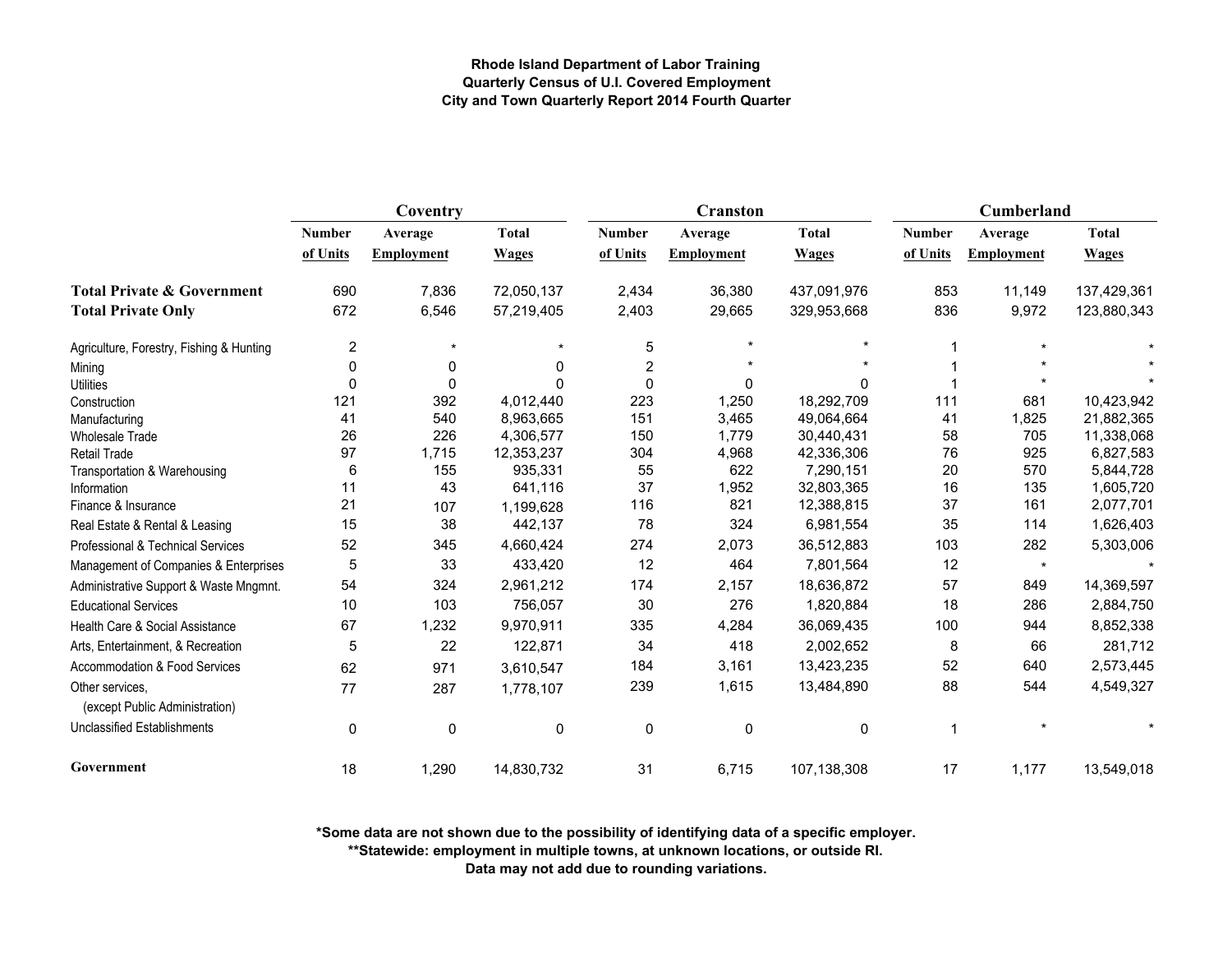|                                                   | <b>East Greenwich</b> |                   |              |               | <b>East Providence</b> |              | <b>Exeter</b>  |                   |              |
|---------------------------------------------------|-----------------------|-------------------|--------------|---------------|------------------------|--------------|----------------|-------------------|--------------|
|                                                   | <b>Number</b>         | Average           | <b>Total</b> | <b>Number</b> | Average                | <b>Total</b> | <b>Number</b>  | Average           | <b>Total</b> |
|                                                   | of Units              | <b>Employment</b> | <b>Wages</b> | of Units      | Employment             | <b>Wages</b> | of Units       | <b>Employment</b> | <b>Wages</b> |
| <b>Total Private &amp; Government</b>             | 769                   | 8,110             | 98, 151, 873 | 1,448         | 20,517                 | 254,375,858  | 173            | 1,440             | 18,850,704   |
| <b>Total Private Only</b>                         | 755                   | 7,405             | 87,431,786   | 1,425         | 19,010                 | 231,990,575  | 168            | 1,346             | 17,950,033   |
| Agriculture, Forestry, Fishing & Hunting          | 3                     |                   |              | 0             | 0                      | 0            | 7              | 99                | 457,915      |
| Mining                                            | ŋ                     | 0                 | 0            | O             | 0                      | 0            | 0              | 0                 |              |
| <b>Utilities</b>                                  |                       |                   |              | $\Omega$      | 0                      |              | $\Omega$       | 0                 | <sup>0</sup> |
| Construction                                      | 39                    | 247               | 4,627,537    | 165           | 844                    | 14,487,763   | 33             | 97                | 1,093,392    |
| Manufacturing                                     | 27                    | 389               | 5,521,594    | 93            | 2,358                  | 34,799,125   | 8              | 40                | 667,608      |
| <b>Wholesale Trade</b>                            | 52                    | 179               | 5,069,913    | 99            | 1,267                  | 18,546,490   | 9              | $\star$           |              |
| Retail Trade                                      | 65                    | 890               | 8,126,970    | 138           | 1,802                  | 14,348,159   | 12             | 67                | 457,793      |
| Transportation & Warehousing                      | 6                     | 75                | 475,492      | 35            | 290                    | 2,810,806    | 3              |                   |              |
| Information                                       | 20                    | 53                | 1,610,618    | 19            | 376                    | 6,280,367    | 2              |                   |              |
| Finance & Insurance                               | 55                    | 256               | 4,844,622    | 93            | 2,203                  | 37,780,623   | 3              |                   |              |
| Real Estate & Rental & Leasing                    | 31                    | 124               | 1,641,340    | 44            | 245                    | 2,803,558    | 6              | 6                 | 49,639       |
| Professional & Technical Services                 | 128                   | 779               | 15,550,468   | 196           | 1,100                  | 17,453,485   | 15             |                   |              |
| Management of Companies & Enterprises             | 7                     | $\star$           |              | 6             | 100                    | 3,822,601    |                |                   |              |
| Administrative Support & Waste Mngmnt.            | 43                    | 244               | 2,283,477    | 95            | 1,044                  | 8,286,279    | 24             | 124               | 1,405,643    |
| <b>Educational Services</b>                       | 19                    | 766               | 8,059,251    | 23            | 431                    | 4,778,798    | $\overline{2}$ | $\star$           |              |
| Health Care & Social Assistance                   | 118                   | 1,578             | 17,616,332   | 150           | 4,148                  | 51,055,928   | 12             | 177               | 1,332,100    |
| Arts, Entertainment, & Recreation                 | 11                    | 119               | 632,889      | 30            | 636                    | 3,084,943    | 4              | 43                | 206,129      |
| <b>Accommodation &amp; Food Services</b>          | 59                    | 1,227             | 5,122,809    | 108           | 1,482                  | 5,729,705    | 15             | 167               | 925,868      |
| Other services.<br>(except Public Administration) | 71                    | 334               | 2,214,209    | 131           | 687                    | 5,921,945    | 12             | 38                | 296,392      |
| <b>Unclassified Establishments</b>                | 0                     | 0                 | 0            | $\mathbf 0$   | 0                      | 0            | 0              | $\mathbf 0$       | 0            |
| Government                                        | 14                    | 705               | 10,720,087   | 23            | 1,507                  | 22,385,283   | 5              | 94                | 900,671      |

**\*Some data are not shown due to the possibility of identifying data of a specific employer.**

**\*\*Statewide: employment in multiple towns, at unknown locations, or outside RI.**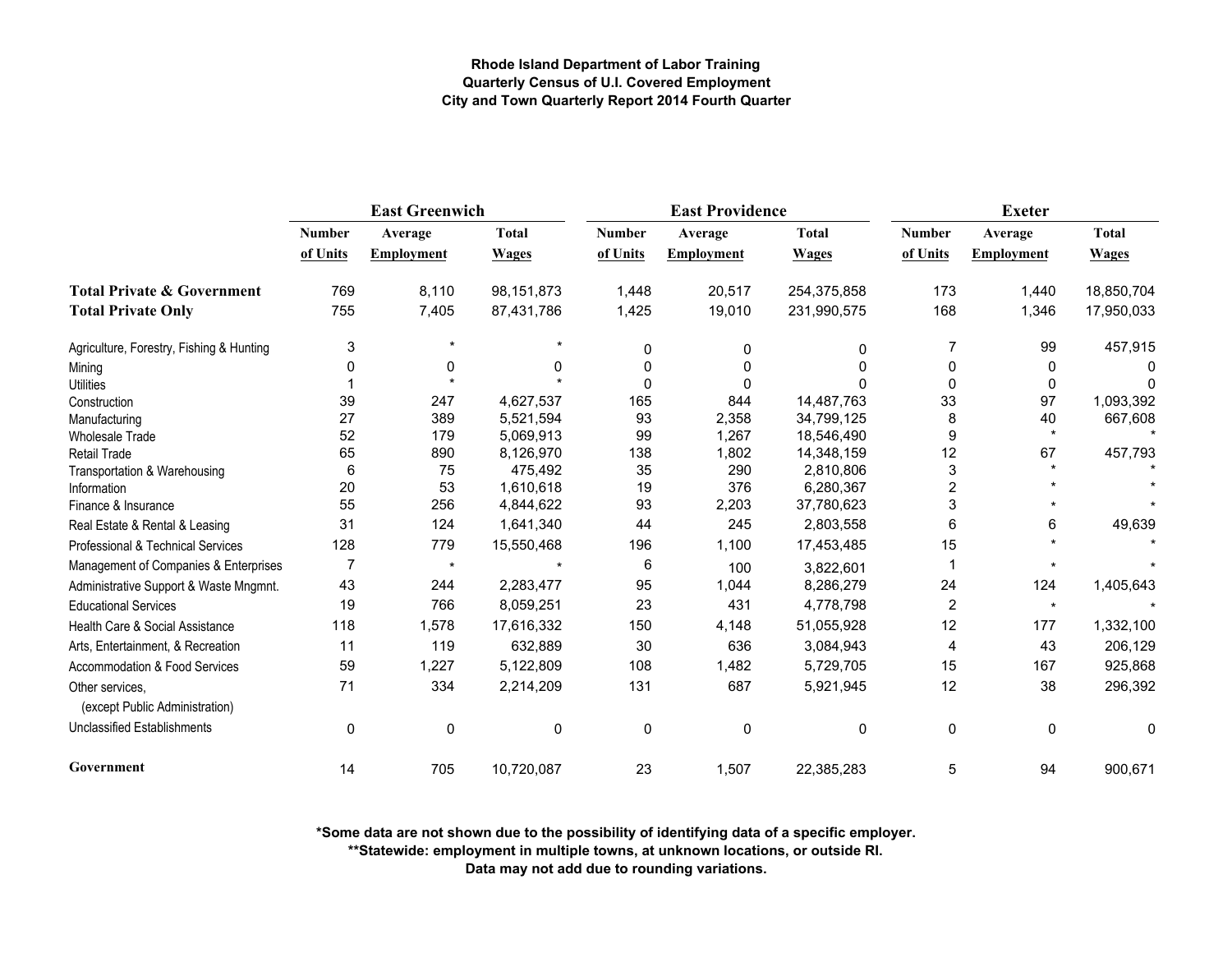|                                                   | Foster         |                   |              |                | Glocester         |              | Hopkinton     |                   |              |
|---------------------------------------------------|----------------|-------------------|--------------|----------------|-------------------|--------------|---------------|-------------------|--------------|
|                                                   | <b>Number</b>  | Average           | <b>Total</b> | <b>Number</b>  | Average           | <b>Total</b> | <b>Number</b> | Average           | <b>Total</b> |
|                                                   | of Units       | <b>Employment</b> | <b>Wages</b> | of Units       | <b>Employment</b> | <b>Wages</b> | of Units      | <b>Employment</b> | <b>Wages</b> |
| <b>Total Private &amp; Government</b>             | 98             | 494               | 4,124,950    | 194            | 1,558             | 14,213,654   | 195           | 1,202             | 12,592,327   |
| <b>Total Private Only</b>                         | 92             | 393               | 3,115,070    | 177            | 1,059             | 8,316,127    | 183           | 1,080             | 11,339,723   |
| Agriculture, Forestry, Fishing & Hunting          | 3              | 24                | 227,125      | 3              |                   |              |               |                   |              |
| Mining                                            |                | 0                 | ი            | ŋ              | 0                 |              |               |                   |              |
| <b>Utilities</b>                                  | O              | $\Omega$          |              | $\Omega$       | $\Omega$          |              |               | O                 |              |
| Construction                                      | 23             | 40                | 335,785      | 54             | 138               | 1,638,370    | 50            | 137               | 1,504,854    |
| Manufacturing                                     | 2              |                   |              |                |                   |              | 22            | 405               | 5,472,007    |
| <b>Wholesale Trade</b>                            |                |                   |              |                |                   | 34,792       | 6             | 23                | 552,681      |
| <b>Retail Trade</b>                               |                | 29                | 123,209      | 18             | 174               | 1,027,032    | 17            | 99                | 731,187      |
| Transportation & Warehousing                      |                |                   |              |                | 85                | 698,423      | 0             | $\Omega$          |              |
| Information                                       |                |                   |              | 3              | $\star$           |              |               | 16                | 54,653       |
| Finance & Insurance                               |                |                   |              | 6              | 28                | 272,489      | 2             |                   |              |
| Real Estate & Rental & Leasing                    | n              | 0                 | N            | 5              | 5                 | 47,022       |               |                   |              |
| Professional & Technical Services                 | 12             | 20                | 237,424      | 9              |                   |              | 12            | 28                | 606,309      |
| Management of Companies & Enterprises             | $\overline{c}$ | $\star$           |              | $\mathbf 0$    | 0                 | O.           |               |                   |              |
| Administrative Support & Waste Mngmnt.            | 13             | 65                | 459,154      | 10             | 49                | 360,127      | 13            | 26                | 266,837      |
| <b>Educational Services</b>                       | $\Omega$       | $\mathbf 0$       | 0            | $\overline{2}$ |                   |              | 0             | $\mathbf{0}$      | 0            |
| Health Care & Social Assistance                   | 8              | 67                | 506,996      | 16             | 234               | 1,528,350    | 19            | 179               | 1,336,364    |
| Arts, Entertainment, & Recreation                 | 2              | $\star$           |              | 4              | 11                | 123,698      | 5             | 41                | 153,976      |
| Accommodation & Food Services                     |                | 36                | 110,857      | 17             | 171               | 544,679      | 10            | 80                | 304,635      |
| Other services,<br>(except Public Administration) | 3              | 10                | 32,681       | 18             | 40                | 422,402      | 13            | 29                | 160,258      |
| <b>Unclassified Establishments</b>                | 0              | 0                 | $\mathbf 0$  | $\mathbf 0$    | $\mathbf 0$       | 0            | 0             | $\mathbf{0}$      | 0            |
| Government                                        | 6              | 101               | 1,009,880    | 17             | 499               | 5,897,527    | 12            | 122               | 1,252,604    |

**\*Some data are not shown due to the possibility of identifying data of a specific employer.**

**\*\*Statewide: employment in multiple towns, at unknown locations, or outside RI.**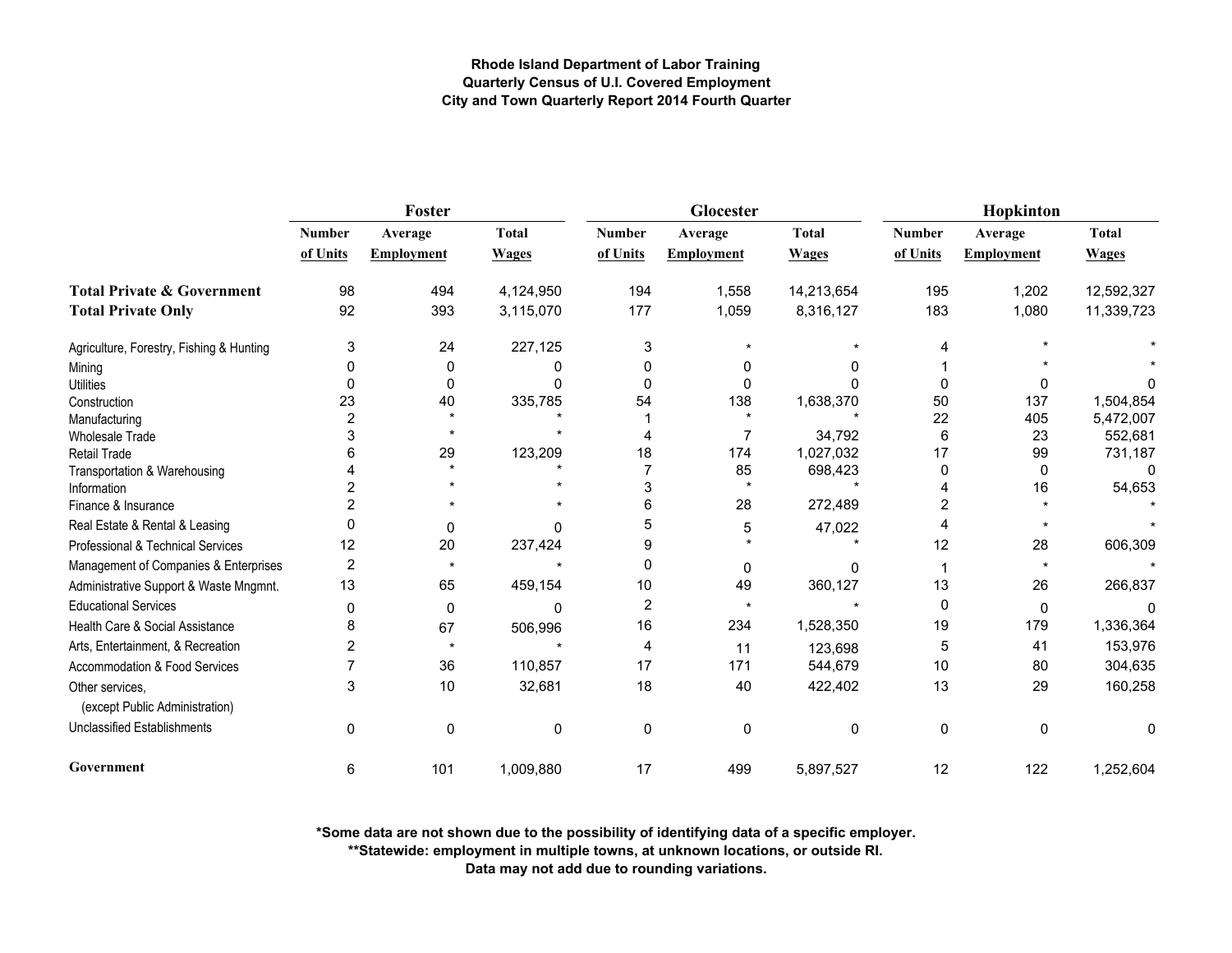|                                                   |                | <b>Jamestown</b>  |              |                | <b>Johnston</b> |              | Lincoln       |                   |              |  |
|---------------------------------------------------|----------------|-------------------|--------------|----------------|-----------------|--------------|---------------|-------------------|--------------|--|
|                                                   | <b>Number</b>  | Average           | <b>Total</b> | <b>Number</b>  | Average         | <b>Total</b> | <b>Number</b> | Average           | <b>Total</b> |  |
|                                                   | of Units       | <b>Employment</b> | <b>Wages</b> | of Units       | Employment      | <b>Wages</b> | of Units      | <b>Employment</b> | <b>Wages</b> |  |
| <b>Total Private &amp; Government</b>             | 208            | 1,216             | 12,258,869   | 1,065          | 12,938          | 148,061,505  | 751           | 14,113            | 178,420,974  |  |
| <b>Total Private Only</b>                         | 193            | 905               | 8,983,017    | 1,052          | 11,754          | 132,473,773  | 729           | 12,919            | 161,666,817  |  |
| Agriculture, Forestry, Fishing & Hunting          | $\overline{2}$ | $\star$           |              | 9              | 45              | 150,505      |               |                   |              |  |
| Mining                                            | 0              | 0                 | 0            | $\overline{c}$ |                 |              | 0             | 0                 | 0            |  |
| <b>Utilities</b>                                  | 0              | $\mathbf 0$       | $\Omega$     | $\overline{2}$ |                 |              | 3             |                   |              |  |
| Construction                                      | 23             | 58                | 701,663      | 159            | 744             | 11,077,208   | 88            | 692               | 9,367,494    |  |
| Manufacturing                                     |                | $\star$           |              | 79             | 984             | 10,408,323   | 41            | 1,752             | 26,414,434   |  |
| Wholesale Trade                                   | 11             | 33                | 869,607      | 48             | 304             | 4,316,145    | 60            | 650               | 9,877,105    |  |
| <b>Retail Trade</b>                               | 14             | 110               | 709,007      | 144            | 1,609           | 13,887,529   | 58            | 911               | 7,407,607    |  |
| Transportation & Warehousing                      |                | $\star$           |              | 39             | 480             | 4,688,738    | 18            | 433               | 4,571,368    |  |
| Information                                       |                | 14                | 192,559      | 12             | 77              | 946,674      | 16            | 347               | 3,844,773    |  |
| Finance & Insurance                               | 5              | 9                 | 211,121      | 27             | 1,455           | 34,392,881   | 32            | 2,354             | 37,837,821   |  |
| Real Estate & Rental & Leasing                    | 6              | $\star$           |              | 34             | 308             | 3,592,963    | 18            | 37                | 420,993      |  |
| Professional & Technical Services                 | 41             | 83                | 1,642,290    | 66             | 187             | 2,267,811    | 105           | 634               | 13,431,140   |  |
| Management of Companies & Enterprises             | $\overline{c}$ | $\star$           |              | 4              | $\star$         |              | 13            | 544               | 9,085,915    |  |
| Administrative Support & Waste Mngmnt.            | 17             | 83                | 703,799      | 108            | 1,777           | 16,374,919   | 54            | 370               | 3,339,713    |  |
| <b>Educational Services</b>                       | $\overline{2}$ | $\star$           | $\star$      | 9              | 51              | 254,257      | 8             | 130               | 2,010,715    |  |
| Health Care & Social Assistance                   | 13             | 129               | 1,446,192    | 123            | 1,853           | 18,557,044   | 83            | 1,022             | 9,804,171    |  |
| Arts, Entertainment, & Recreation                 | 9              | 128               | 664,918      | 8              | 65              | 397,145      | 11            | $\star$           |              |  |
| Accommodation & Food Services                     | 13             | 138               | 660,126      | 83             | 1,096           | 4,126,515    | 56            | 874               | 3,924,775    |  |
| Other services,<br>(except Public Administration) | 20             | 58                | 681,668      | 95             | 511             | 3,832,486    | 63            | 286               | 2,562,660    |  |
| <b>Unclassified Establishments</b>                | $\mathbf 0$    | 0                 | 0            | 1              |                 |              | 1             |                   |              |  |
| Government                                        | 15             | 311               | 3,275,852    | 13             | 1,184           | 15,587,732   | 22            | 1,194             | 16,754,157   |  |

**\*Some data are not shown due to the possibility of identifying data of a specific employer.**

**\*\*Statewide: employment in multiple towns, at unknown locations, or outside RI.**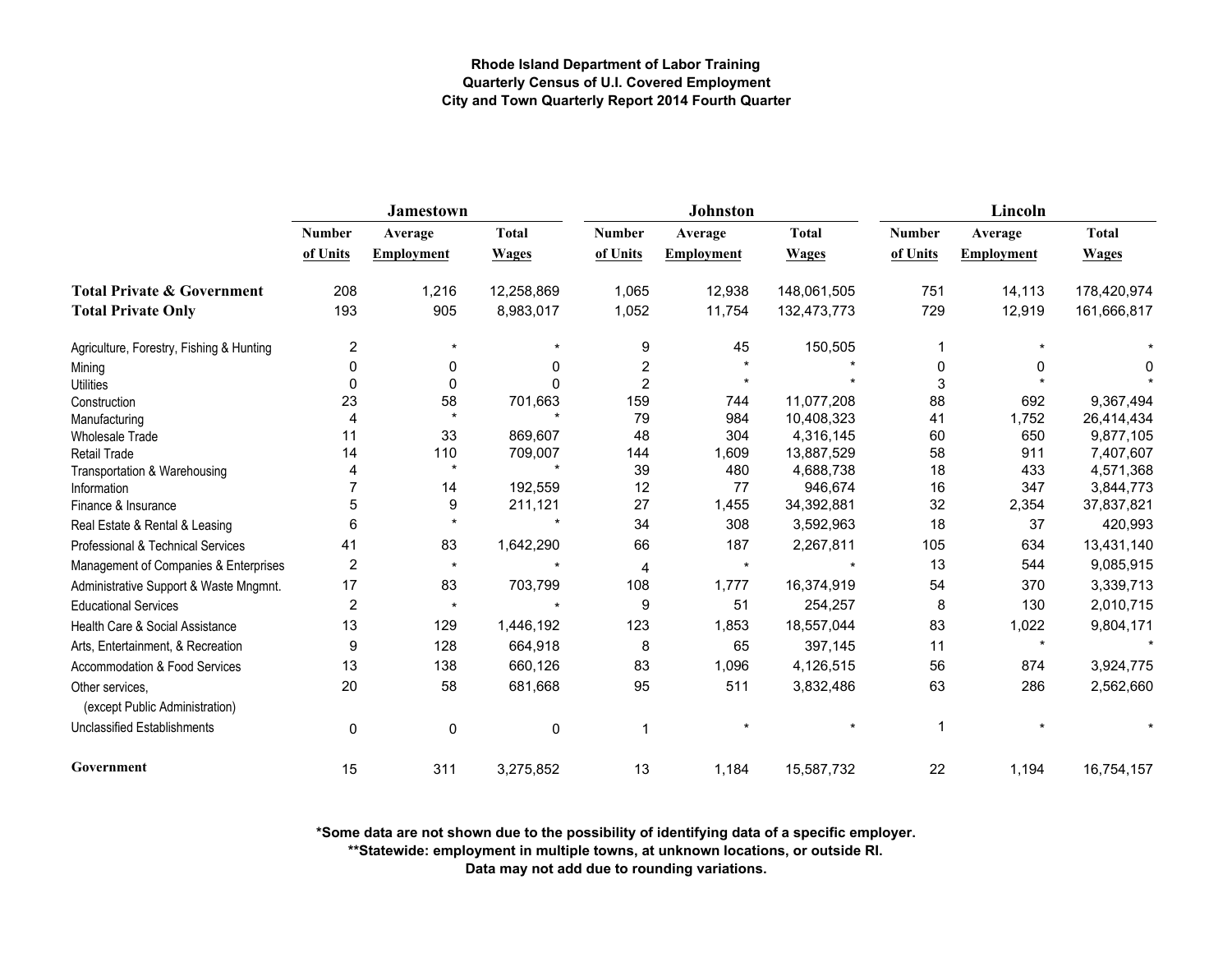|                                                   | <b>Little Compton</b> |                   |              |               | <b>Middletown</b> |              | Narragansett   |                   |              |
|---------------------------------------------------|-----------------------|-------------------|--------------|---------------|-------------------|--------------|----------------|-------------------|--------------|
|                                                   | <b>Number</b>         | Average           | <b>Total</b> | <b>Number</b> | Average           | <b>Total</b> | <b>Number</b>  | Average           | <b>Total</b> |
|                                                   | of Units              | <b>Employment</b> | <b>Wages</b> | of Units      | <b>Employment</b> | <b>Wages</b> | of Units       | <b>Employment</b> | <b>Wages</b> |
| <b>Total Private &amp; Government</b>             | 138                   | 622               | 6,044,059    | 728           | 10,525            | 123,758,379  | 480            | 4,291             | 44,229,966   |
| <b>Total Private Only</b>                         | 132                   | 506               | 4,842,754    | 715           | 9,898             | 114,438,202  | 461            | 3,314             | 29,803,553   |
| Agriculture, Forestry, Fishing & Hunting          | 9                     | 70                | 289,444      | 5             | 51                | 425,845      | 8              | 38                | 337,095      |
| Mining                                            | 0                     | 0                 | O            |               |                   |              | 0              | 0                 |              |
| <b>Utilities</b>                                  | 0                     | 0                 |              |               |                   |              |                |                   |              |
| Construction                                      | 26                    | 111               | 1,644,184    | 71            | 395               | 5,117,767    | 43             | 142               | 1,801,968    |
| Manufacturing                                     | $\overline{2}$        |                   |              | 17            | 433               | 7,609,813    | 13             | 88                | 1,389,223    |
| <b>Wholesale Trade</b>                            | 5                     | 6                 | 141,235      | 27            | 144               | 2,389,486    | 23             | 95                | 1,555,779    |
| Retail Trade                                      |                       | 39                | 201,802      | 94            | 1,503             | 11,487,650   | 49             | 635               | 6,939,222    |
| Transportation & Warehousing                      |                       |                   |              | 11            | 161               | 1,866,454    | 7              | 80                | 828,072      |
| Information                                       |                       | 0                 | 0            | 13            | 249               | 4,889,994    | 7              | 8                 | 388,841      |
| Finance & Insurance                               | 3                     |                   |              | 33            | 545               | 10,188,743   | 18             | 62                | 937,979      |
| Real Estate & Rental & Leasing                    | 5                     | 3                 | 86,685       | 35            | 115               | 1,161,947    | 28             | 119               | 1,438,397    |
| Professional & Technical Services                 | 13                    | 19                | 350,118      | 99            | 2,020             | 38,560,119   | 52             | 108               | 1,840,411    |
| Management of Companies & Enterprises             | 1                     | $\star$           |              | 6             | 269               | 4,209,114    | $\overline{2}$ | $\star$           |              |
| Administrative Support & Waste Mngmnt.            | 22                    | 35                | 270,138      | 45            | 209               | 1,683,696    | 29             | 107               | 1,027,023    |
| <b>Educational Services</b>                       |                       |                   |              | 10            |                   |              | 6              | $\star$           |              |
| Health Care & Social Assistance                   | 7                     | 7                 | 55,919       | 80            | 1,404             | 11,090,854   | 38             | 509               | 4,495,504    |
| Arts, Entertainment, & Recreation                 | 6                     | 32                | 355,590      | 15            | 134               | 815,358      | 13             | 97                | 1,090,728    |
| Accommodation & Food Services                     | 8                     | 57                | 207,397      | 84            | 1,527             | 6,930,976    | 81             | 1.040             | 4,312,279    |
| Other services.<br>(except Public Administration) | 15                    | 65                | 434,773      | 68            | 465               | 2,536,961    | 43             | 179               | 1,175,339    |
| <b>Unclassified Establishments</b>                | 0                     | 0                 | 0            | $\mathbf 0$   | $\mathbf 0$       | 0            | 0              | $\mathbf 0$       | $\mathbf 0$  |
| Government                                        | 6                     | 116               | 1,201,305    | 13            | 627               | 9,320,177    | 19             | 977               | 14,426,413   |

**\*Some data are not shown due to the possibility of identifying data of a specific employer.**

**\*\*Statewide: employment in multiple towns, at unknown locations, or outside RI.**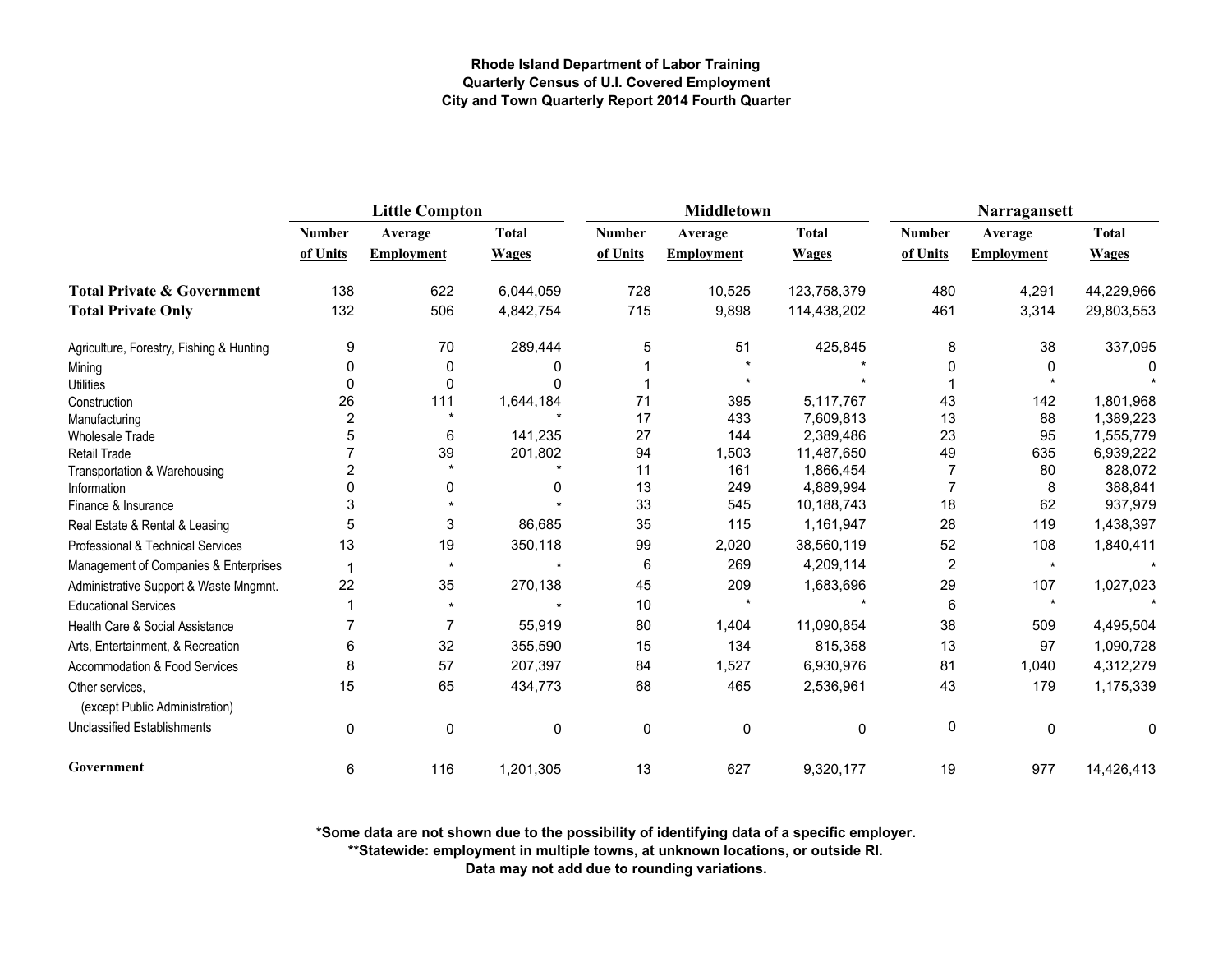|                                                   |               | Newport           |              |                | <b>New Shoreham</b> |              | <b>North Kingstown</b> |                   |              |
|---------------------------------------------------|---------------|-------------------|--------------|----------------|---------------------|--------------|------------------------|-------------------|--------------|
|                                                   | <b>Number</b> | Average           | <b>Total</b> | Number         | Average             | <b>Total</b> | <b>Number</b>          | Average           | <b>Total</b> |
|                                                   | of Units      | <b>Employment</b> | <b>Wages</b> | of Units       | <b>Employment</b>   | <b>Wages</b> | of Units               | <b>Employment</b> | <b>Wages</b> |
| <b>Total Private &amp; Government</b>             | 1,280         | 17,496            | 222,998,566  | 228            | 720                 | 6,756,667    | 990                    | 16,179            | 206,934,501  |
| <b>Total Private Only</b>                         | 1,245         | 12,263            | 112,944,527  | 214            | 603                 | 5,539,879    | 970                    | 14,755            | 188,594,337  |
| Agriculture, Forestry, Fishing & Hunting          | 4             |                   |              | 4              | $\star$             |              | 12                     |                   |              |
| Mining                                            |               |                   |              | 0              | 0                   |              | 0                      | 0                 | 0            |
| <b>Utilities</b>                                  | $\Omega$      | 0                 | n            | $\overline{2}$ |                     |              |                        |                   |              |
| Construction                                      | 81            | 412               | 6,092,835    | 33             | 65                  | 785,804      | 97                     | 345               | 4,328,114    |
| Manufacturing                                     | 30            | 181               | 1,869,689    | 6              | 6                   | 85,682       | 71                     | 5,998             | 98,830,815   |
| <b>Wholesale Trade</b>                            | 37            | 112               | 2,254,302    | $\overline{2}$ | $\star$             | $\star$      | 81                     | 601               | 10,852,232   |
| <b>Retail Trade</b>                               | 207           | 1,523             | 10,222,276   | 35             | 77                  | 753,999      | 98                     | 1,866             | 13,703,785   |
| Transportation & Warehousing                      | 39            | 234               | 1,718,279    | 4              | 8                   | 53,303       | 44                     | 454               | 5,903,548    |
| Information                                       | 25            | 257               | 2,692,812    | $\overline{2}$ |                     |              | 18                     | 175               | 3,305,252    |
| Finance & Insurance                               | 42            | 207               | 3,556,906    |                |                     |              | 39                     | 318               | 4,441,861    |
| Real Estate & Rental & Leasing                    | 57            | 318               | 4,085,069    | 13             | 45                  | 318,912      | 23                     | 80                | 1,066,439    |
| Professional & Technical Services                 | 155           | 510               | 9,670,459    | 6              | 7                   | 44,774       | 137                    | 402               | 8,300,255    |
| Management of Companies & Enterprises             | 8             | $\star$           |              |                | $\star$             |              | 13                     | 618               | 8,175,623    |
| Administrative Support & Waste Mngmnt.            | 93            | 366               | 4,247,131    | 15             | 29                  | 263,863      | 71                     | 435               | 3,849,255    |
| <b>Educational Services</b>                       | 18            | 756               | 8,271,571    |                | $\star$             |              | 15                     | 118               | 818,849      |
| Health Care & Social Assistance                   | 84            | 1,750             | 19,585,697   | 3              |                     |              | 81                     | 1,627             | 13,159,469   |
| Arts, Entertainment, & Recreation                 | 45            | 938               | 7,169,378    | 11             | 25                  | 596,874      | 31                     | 264               | 2,282,275    |
| Accommodation & Food Services                     | 178           | 3,734             | 22,480,396   | 60             | 275                 | 1,628,616    | 58                     | 924               | 3,773,745    |
| Other services,<br>(except Public Administration) | 140           | 761               | 6,946,118    | 15             | 18                  | 123,288      | 80                     | 396               | 2,533,646    |
| <b>Unclassified Establishments</b>                |               |                   |              | 0              | 0                   | 0            | 0                      | $\mathbf 0$       | 0            |
| Government                                        | 35            | 5,233             | 110,054,039  | 14             | 117                 | 1,216,788    | 20                     | 1,424             | 18,340,164   |

**\*Some data are not shown due to the possibility of identifying data of a specific employer.**

**\*\*Statewide: employment in multiple towns, at unknown locations, or outside RI.**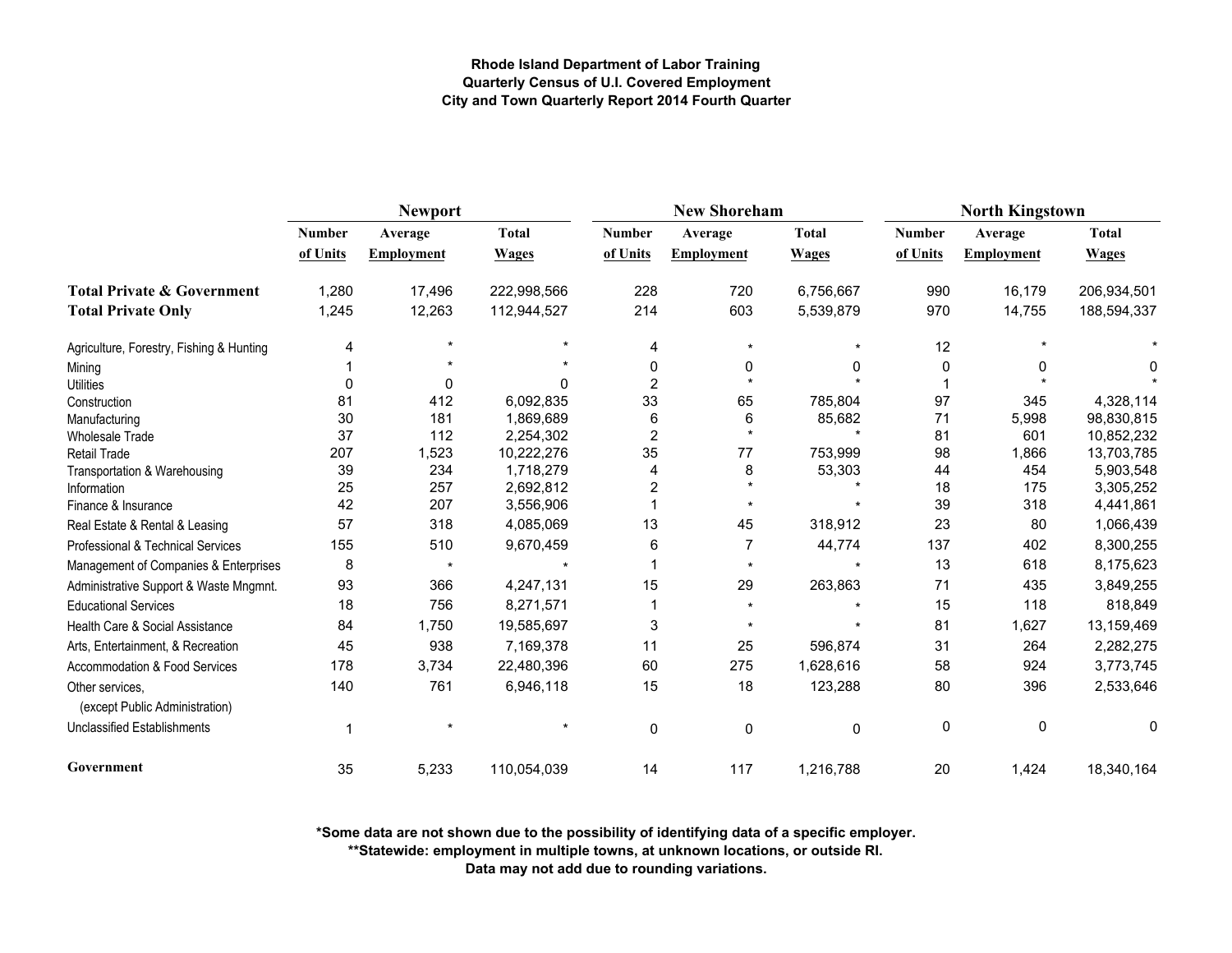|                                                   | <b>North Providence</b> |                   |              |                         | <b>North Smithfield</b> |              | Pawtucket     |                   |              |  |
|---------------------------------------------------|-------------------------|-------------------|--------------|-------------------------|-------------------------|--------------|---------------|-------------------|--------------|--|
|                                                   | <b>Number</b>           | Average           | <b>Total</b> | <b>Number</b>           | Average                 | <b>Total</b> | <b>Number</b> | Average           | <b>Total</b> |  |
|                                                   | of Units                | <b>Employment</b> | <b>Wages</b> | of Units                | Employment              | <b>Wages</b> | of Units      | <b>Employment</b> | <b>Wages</b> |  |
| <b>Total Private &amp; Government</b>             | 676                     | 6,853             | 61,468,028   | 377                     | 4,773                   | 44,537,500   | 1,533         | 23,302            | 272,453,293  |  |
| <b>Total Private Only</b>                         | 666                     | 5,933             | 50,260,700   | 368                     | 4,388                   | 39,102,227   | 1,510         | 21,082            | 236,212,447  |  |
| Agriculture, Forestry, Fishing & Hunting          | 0                       | 0                 | 0            | $\overline{\mathbf{c}}$ |                         |              | 0             | 0                 | 0            |  |
| Mining                                            | 0                       | 0                 | ŋ            | 2                       |                         |              | $\Omega$      | 0                 | 0            |  |
| <b>Utilities</b>                                  | 0                       | $\Omega$          |              | 0                       | 0                       |              | 3             |                   |              |  |
| Construction                                      | 74                      | 218               | 2,678,718    | 61                      | 196                     | 1,829,032    | 131           | 972               | 13,864,119   |  |
| Manufacturing                                     | 30                      | 229               | 2,664,465    | 19                      | 498                     | 5,090,067    | 134           | 3,899             | 46,089,119   |  |
| <b>Wholesale Trade</b>                            | 19                      | 73                | 1,191,844    | 23                      | 167                     | 2,487,759    | 69            | 503               | 7,092,402    |  |
| Retail Trade                                      | 93                      | 943               | 6,399,509    | 35                      | 1,040                   | 7,260,160    | 177           | 1,431             | 10,588,570   |  |
| Transportation & Warehousing                      | 15                      | 138               | 1,124,549    | 9                       | 343                     | 4,028,685    | 37            | 547               | 7,174,784    |  |
| Information                                       | 7                       | 26                | 267,703      | 3                       | 11                      | 119,477      | 21            | 85                | 1,596,861    |  |
| Finance & Insurance                               | 28                      | 138               | 1,810,314    | 12                      | 54                      | 1,036,686    | 53            | 547               | 8,764,988    |  |
| Real Estate & Rental & Leasing                    | 34                      | 128               | 1,363,051    | 10                      | 13                      | 107,672      | 44            | 183               | 1,964,710    |  |
| Professional & Technical Services                 | 57                      | 204               | 2,758,125    | 48                      | 254                     | 4,136,816    | 139           | 763               | 12,518,046   |  |
| Management of Companies & Enterprises             | 5                       | $\star$           | $\star$      | $\mathbf 0$             | $\pmb{0}$               | $\Omega$     | 10            | $\star$           |              |  |
| Administrative Support & Waste Mngmnt.            | 47                      | 537               | 3,042,757    | 29                      | 172                     | 1,547,169    | 103           | 2,396             | 20,555,959   |  |
| <b>Educational Services</b>                       | 4                       | $\star$           | $\star$      | $\overline{2}$          | $\star$                 |              | 28            | 364               | 3,221,381    |  |
| Health Care & Social Assistance                   | 110                     | 2,236             | 21,735,944   | 50                      | 769                     | 6,469,961    | 233           | 4,906             | 52,001,810   |  |
| Arts, Entertainment, & Recreation                 | 6                       | 53                | 94,323       | 8                       | 60                      | 435,290      | 21            | 218               | 1,803,998    |  |
| Accommodation & Food Services                     | 65                      | 744               | 2,983,476    | 25                      | 588                     | 2,122,795    | 140           | 1,654             | 6,689,651    |  |
| Other services.<br>(except Public Administration) | 72                      | 237               | 1,799,851    | 30                      | 165                     | 1,448,888    | 166           | 1,302             | 8,723,290    |  |
| <b>Unclassified Establishments</b>                | 0                       | 0                 | $\mathbf 0$  | 0                       | 0                       | 0            | -1            |                   |              |  |
| Government                                        | 10                      | 920               | 11,207,328   | 9                       | 385                     | 5,435,273    | 23            | 2,220             | 36,240,846   |  |

**\*Some data are not shown due to the possibility of identifying data of a specific employer.**

**\*\*Statewide: employment in multiple towns, at unknown locations, or outside RI.**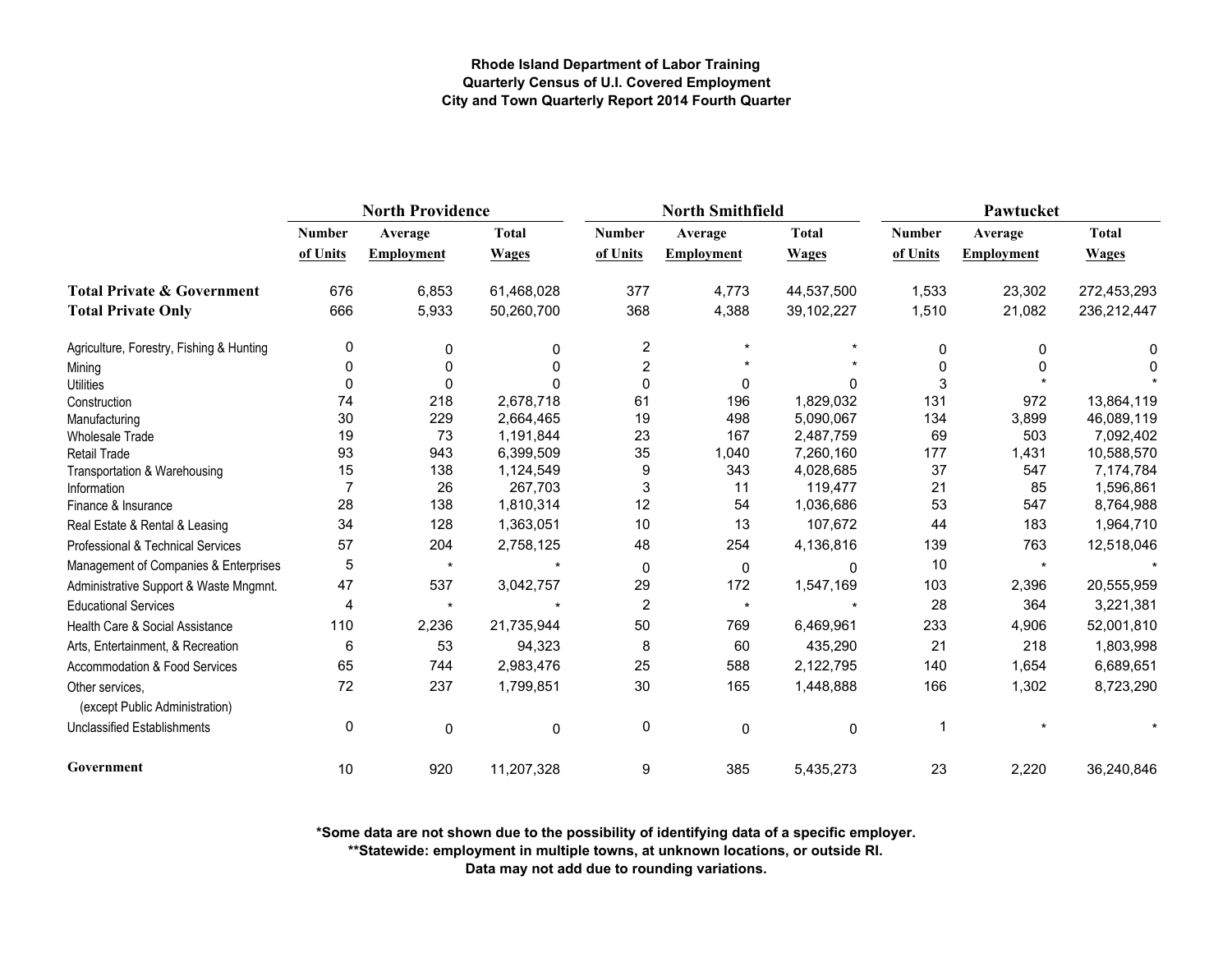|                                                   | Portsmouth              |                   |              |                | Providence        |               | Richmond       |                   |              |
|---------------------------------------------------|-------------------------|-------------------|--------------|----------------|-------------------|---------------|----------------|-------------------|--------------|
|                                                   | <b>Number</b>           | Average           | <b>Total</b> | <b>Number</b>  | Average           | <b>Total</b>  | <b>Number</b>  | Average           | <b>Total</b> |
|                                                   | of Units                | <b>Employment</b> | <b>Wages</b> | of Units       | <b>Employment</b> | <b>Wages</b>  | of Units       | <b>Employment</b> | <b>Wages</b> |
| <b>Total Private &amp; Government</b>             | 523                     | 5,842             | 80,925,695   | 5,566          | 113,033           | 1,663,588,639 | 157            | 2,115             | 22,814,606   |
| <b>Total Private Only</b>                         | 507                     | 5,173             | 71,434,553   | 5,463          | 98,117            | 1,418,630,693 | 150            | 1,395             | 11,848,720   |
| Agriculture, Forestry, Fishing & Hunting          | 15                      | 49                | 361,679      | 2              |                   |               | 9              | 60                | 614,763      |
| Mining                                            |                         | 0                 | 0            | 0              | $\Omega$          | $\Omega$      |                |                   |              |
| <b>Utilities</b>                                  |                         |                   |              | 7              | 521               | 13,329,726    | $\Omega$       | $\Omega$          |              |
| Construction                                      | 61                      | 331               | 4,080,003    | 231            | 1,958             | 38,720,311    | 23             | 98                | 1,241,127    |
| Manufacturing                                     | 20                      | 1,506             | 34,796,505   | 236            | 4,267             | 51,363,497    |                |                   |              |
| <b>Wholesale Trade</b>                            | 20                      | 103               | 2,155,904    | 205            | 2,833             | 52,741,979    | 4              |                   |              |
| <b>Retail Trade</b>                               | 58                      | 504               | 4,410,995    | 643            | 7,312             | 45,698,817    | 21             | 294               | 2,120,367    |
| Transportation & Warehousing                      | 8                       | 99                | 726,640      | 74             | 604               | 6,146,826     | 3              |                   |              |
| Information                                       | 12                      | 56                | 968,811      | 155            | 2,515             | 43,286,330    | $\overline{2}$ | $\star$           |              |
| Finance & Insurance                               | 18                      | 59                | 884,813      | 303            | 5,680             | 168,708,151   | 5              | 50                | 447,350      |
| Real Estate & Rental & Leasing                    | 14                      | 144               | 1,130,976    | 186            | 1,572             | 20,201,027    | 0              | 0                 | 0            |
| Professional & Technical Services                 | 75                      | 180               | 3,129,496    | 933            | 6,417             | 145,454,965   | 11             | 70                | 942,345      |
| Management of Companies & Enterprises             | $\overline{\mathbf{c}}$ | $\star$           |              | 47             | 2,891             | 106,644,898   | $\mathbf 0$    | 0                 |              |
| Administrative Support & Waste Mngmnt.            | 34                      | 224               | 1,997,866    | 294            | 8,676             | 73,717,551    | 15             | 69                | 742,693      |
| <b>Educational Services</b>                       | 20                      | 288               | 3,275,125    | 128            | 11,102            | 158,319,654   |                | $\star$           |              |
| Health Care & Social Assistance                   | 44                      | 871               | 8,205,187    | 755            | 26,933            | 399,872,754   | 11             | 87                | 1,068,849    |
| Arts, Entertainment, & Recreation                 | 9                       | 78                | 878,998      | 63             | 1,126             | 7,548,287     | 7              | 73                | 345,022      |
| Accommodation & Food Services                     | 42                      | 459               | 2,302,034    | 571            | 9,503             | 48,827,367    | 21             | 290               | 1,146,666    |
| Other services.<br>(except Public Administration) | 53                      | 194               | 1,743,502    | 628            | 4,199             | 37,951,966    | 12             | 30                | 158,434      |
| <b>Unclassified Establishments</b>                |                         |                   |              | $\overline{c}$ |                   |               | 0              | $\mathbf 0$       | 0            |
| Government                                        | 16                      | 669               | 9,491,142    | 103            | 14,916            | 244,957,946   | $\overline{7}$ | 720               | 10,965,886   |

**\*Some data are not shown due to the possibility of identifying data of a specific employer.**

**\*\*Statewide: employment in multiple towns, at unknown locations, or outside RI.**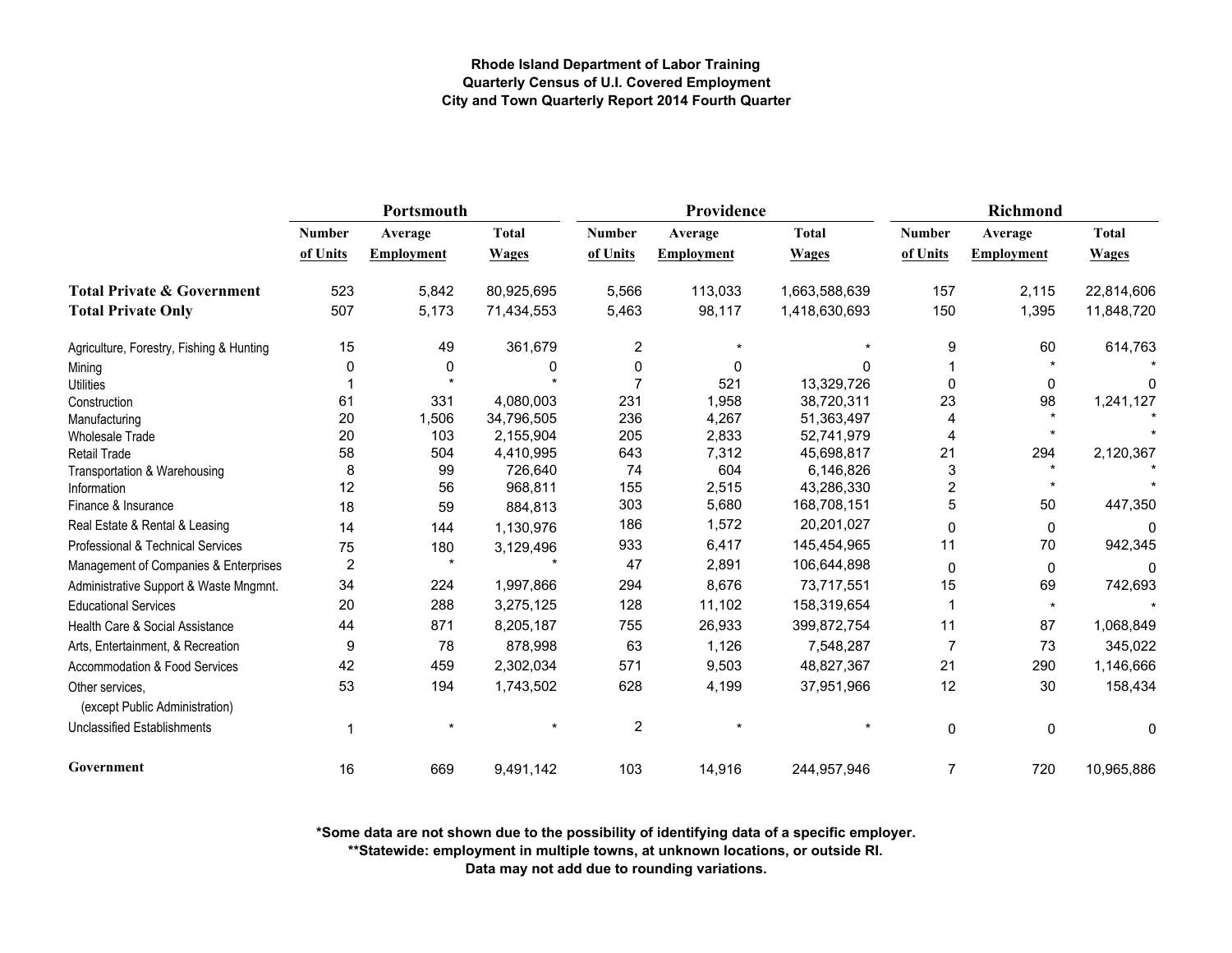|                                                   | Scituate       |                   |              |                | Smithfield |              | <b>South Kingstown</b> |                   |              |
|---------------------------------------------------|----------------|-------------------|--------------|----------------|------------|--------------|------------------------|-------------------|--------------|
|                                                   | <b>Number</b>  | Average           | <b>Total</b> | <b>Number</b>  | Average    | <b>Total</b> | <b>Number</b>          | Average           | <b>Total</b> |
|                                                   | of Units       | <b>Employment</b> | <b>Wages</b> | of Units       | Employment | <b>Wages</b> | of Units               | <b>Employment</b> | <b>Wages</b> |
| <b>Total Private &amp; Government</b>             | 262            | 1,737             | 17,575,841   | 856            | 15,575     | 408,631,668  | 1,004                  | 14,211            | 164,885,622  |
| <b>Total Private Only</b>                         | 250            | 1,114             | 8,733,008    | 841            | 14,932     | 399,884,736  | 981                    | 10,205            | 112,895,916  |
| Agriculture, Forestry, Fishing & Hunting          | 11             | 73                | 397,213      | $\overline{4}$ |            |              | 18                     | 79                | 670,575      |
| Mining                                            | 0              | 0                 | 0            |                |            |              |                        |                   |              |
| <b>Utilities</b>                                  | $\Omega$       | $\mathbf 0$       | $\Omega$     | $\Omega$       | 0          | $\Omega$     | 3                      |                   |              |
| Construction                                      | 59             | 197               | 2,147,773    | 128            | 1,056      | 17,106,548   | 112                    | 332               | 4,039,584    |
| Manufacturing                                     | 10             | 24                | 194,029      | 61             | 1,586      | 26,083,477   | 29                     | 592               | 14,041,386   |
| <b>Wholesale Trade</b>                            | 6              | 29                | 242,119      | 54             | 838        | 18,342,754   | 44                     | 699               | 17,372,717   |
| <b>Retail Trade</b>                               | 19             | 185               | 1,243,155    | 114            | 1,976      | 12,892,131   | 120                    | 1,317             | 11,486,494   |
| Transportation & Warehousing                      | 13             | $\star$           |              | 16             | 151        | 1,776,075    | 12                     | 216               | 1,594,798    |
| Information                                       | 5              | 22                | 173,044      | 15             | 189        | 3,130,167    | 21                     | 144               | 2,672,999    |
| Finance & Insurance                               | 8              | 11                | 174,269      | 47             | 3,656      | 254,022,771  | 30                     | 277               | 4,561,944    |
| Real Estate & Rental & Leasing                    | 8              | 14                | 157,338      | 20             | 66         | 1,106,212    | 23                     | 237               | 1,116,247    |
| Professional & Technical Services                 | 28             | 91                | 1,462,293    | 82             | 397        | 8,915,435    | 120                    | 372               | 6,699,363    |
| Management of Companies & Enterprises             | $\mathbf 0$    | 0                 | 0            | 5              | 84         | 12,069,311   | 5                      | 22                | 585,298      |
| Administrative Support & Waste Mngmnt.            | 21             | 42                | 282,615      | 55             | 592        | 7,703,286    | 80                     | 337               | 3,180,031    |
| <b>Educational Services</b>                       | $\overline{c}$ | $\star$           | ÷            | 11             | $\star$    |              | 22                     | 320               | 2,645,973    |
| Health Care & Social Assistance                   | 24             | 114               | 666,202      | 71             | 1,511      | 11,565,219   | 114                    | 2,949             | 29,099,070   |
| Arts, Entertainment, & Recreation                 | 3              | $\star$           | $\star$      | 14             | 75         | 378,592      | 32                     | 183               | 1,155,604    |
| Accommodation & Food Services                     | 18             | 201               | 790,658      | 80             | 1,262      | 6,019,254    | 101                    | 1,406             | 6,178,264    |
| Other services,<br>(except Public Administration) | 15             | 57                | 509,558      | 61             | 581        | 5,816,089    | 94                     | 694               | 5,402,010    |
| <b>Unclassified Establishments</b>                | 0              | $\pmb{0}$         | 0            | $\overline{2}$ |            |              | $\mathbf 0$            | 0                 | 0            |
| Government                                        | 12             | 623               | 8,842,833    | 15             | 643        | 8,746,932    | 23                     | 4,006             | 51,989,706   |

**\*Some data are not shown due to the possibility of identifying data of a specific employer.**

**\*\*Statewide: employment in multiple towns, at unknown locations, or outside RI.**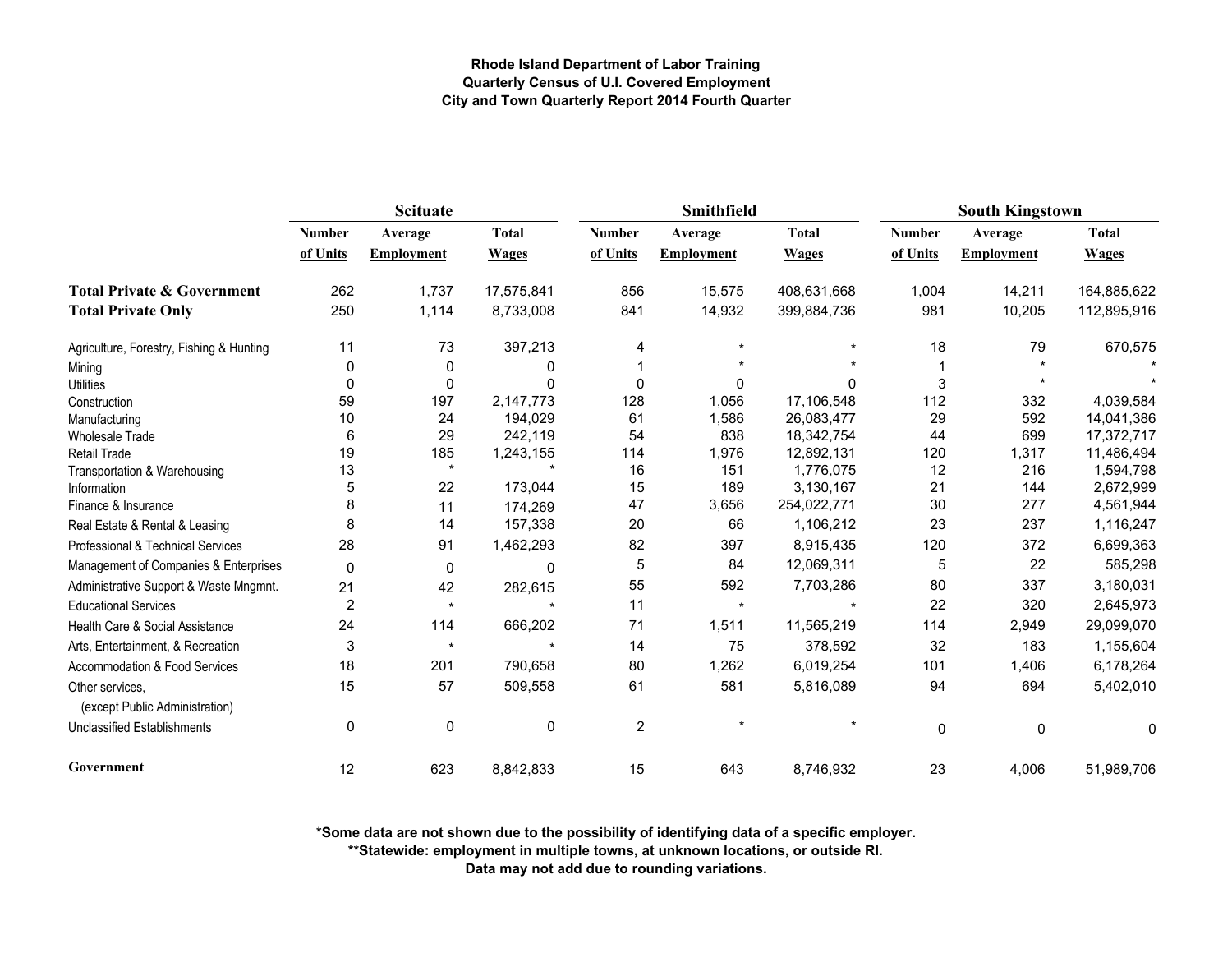|                                                   |               | <b>Tiverton</b>   |              |                | Warren            |              | Warwick        |                   |              |
|---------------------------------------------------|---------------|-------------------|--------------|----------------|-------------------|--------------|----------------|-------------------|--------------|
|                                                   | <b>Number</b> | Average           | <b>Total</b> | <b>Number</b>  | Average           | <b>Total</b> | <b>Number</b>  | Average           | <b>Total</b> |
|                                                   | of Units      | <b>Employment</b> | <b>Wages</b> | of Units       | <b>Employment</b> | <b>Wages</b> | of Units       | <b>Employment</b> | <b>Wages</b> |
| <b>Total Private &amp; Government</b>             | 348           | 2,625             | 26,166,911   | 381            | 3,442             | 33,517,015   | 3,075          | 48,334            | 534,972,246  |
| <b>Total Private Only</b>                         | 333           | 2,100             | 20,499,541   | 374            | 3,291             | 31,565,813   | 3,043          | 44,261            | 468,997,166  |
| Agriculture, Forestry, Fishing & Hunting          | 6             | 31                | 114,805      | $\overline{2}$ | $\star$           |              | 3              |                   |              |
| Mining                                            | 0             | 0                 | 0            | 0              | 0                 | 0            | 0              | 0                 | O            |
| <b>Utilities</b>                                  | 3             |                   |              | $\Omega$       | 0                 |              | $\Omega$       | 0                 | <sup>0</sup> |
| Construction                                      | 41            | 187               | 2,200,681    | 53             | 145               | 1,928,955    | 271            | 2,001             | 32,135,475   |
| Manufacturing                                     | 13            | 80                | 673,547      | 33             | 598               | 7,780,037    | 121            | 3,006             | 45,108,726   |
| <b>Wholesale Trade</b>                            | 19            | 89                | 1,288,944    | 17             | 119               | 2,317,249    | 182            | 1,875             | 29, 184, 737 |
| Retail Trade                                      | 49            | 535               | 6,305,263    | 43             | 293               | 1,861,284    | 406            | 7,965             | 58,876,955   |
| Transportation & Warehousing                      | 11            | 74                | 441,716      | 5              | 166               | 999,004      | 73             | 2,406             | 23,424,177   |
| Information                                       | $\mathbf 0$   | $\mathbf 0$       | 0            | 6              | 46                | 576,383      | 50             | 459               | 5,820,987    |
| Finance & Insurance                               | 13            | 68                | 937,461      | 11             | 172               | 1,914,210    | 191            | 2,901             | 45,679,056   |
| Real Estate & Rental & Leasing                    | 5             | $\overline{7}$    | 84,058       | 10             | 33                | 232,365      | 107            | 1,082             | 10,933,810   |
| Professional & Technical Services                 | 36            | 81                | 2,242,348    | 32             | 131               | 1,420,271    | 399            | 1,891             | 29,390,957   |
| Management of Companies & Enterprises             |               | $\star$           |              | 3              | $\bf 8$           | 123,006      | 24             | 1,289             | 23,175,726   |
| Administrative Support & Waste Mngmnt.            | 26            | 48                | 427,635      | 24             | 124               | 1,099,254    | 211            | 2,271             | 18,903,838   |
| <b>Educational Services</b>                       | 5             | $\star$           |              | 5              | $\star$           |              | 38             | 647               | 6,040,458    |
| Health Care & Social Assistance                   | 31            | 362               | 3,040,861    | 37             | 592               | 6,935,006    | 384            | 8,644             | 98,677,118   |
| Arts, Entertainment, & Recreation                 | 4             | 17                | 81,101       | 6              | 53                | 244,918      | 40             | 565               | 3,372,223    |
| <b>Accommodation &amp; Food Services</b>          | 30            | 369               | 1,454,855    | 44             | 609               | 2,254,230    | 256            | 5,570             | 25,477,359   |
| Other services,<br>(except Public Administration) | 40            | 113               | 658,339      | 43             | 148               | 1,286,200    | 285            | 1,679             | 12,766,896   |
| <b>Unclassified Establishments</b>                | $\mathbf 0$   | 0                 | $\mathbf 0$  | $\mathbf 0$    | 0                 | $\mathbf 0$  | $\overline{2}$ |                   |              |
| Government                                        | 15            | 525               | 5,667,370    | 7              | 151               | 1,951,202    | 32             | 4,073             | 65,975,080   |

**\*Some data are not shown due to the possibility of identifying data of a specific employer.**

**\*\*Statewide: employment in multiple towns, at unknown locations, or outside RI.**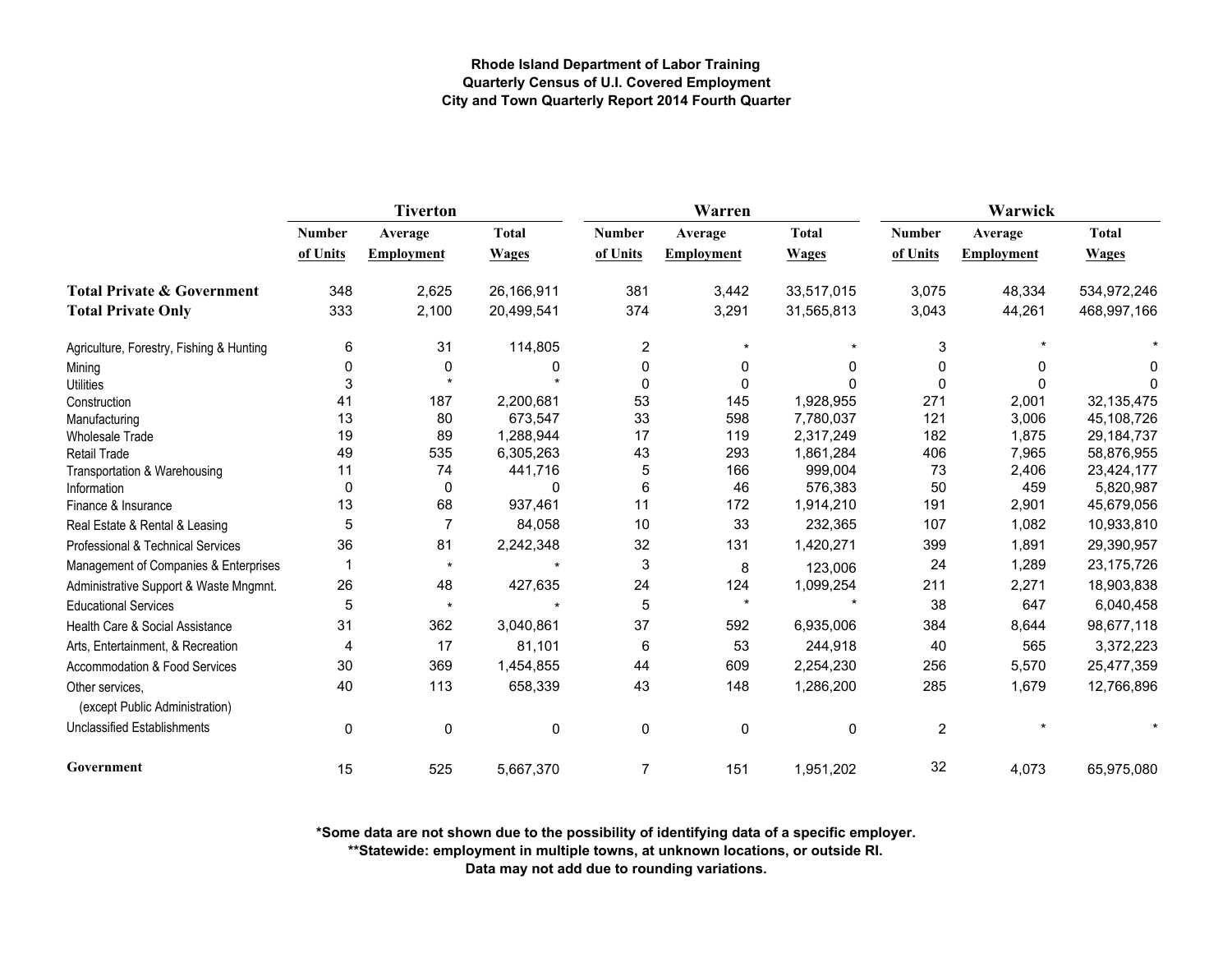|                                                   | Westerly      |                   |              | <b>West Greenwich</b> |                   |              | <b>West Warwick</b> |                   |              |
|---------------------------------------------------|---------------|-------------------|--------------|-----------------------|-------------------|--------------|---------------------|-------------------|--------------|
|                                                   | <b>Number</b> | Average           | <b>Total</b> | <b>Number</b>         | Average           | <b>Total</b> | <b>Number</b>       | Average           | <b>Total</b> |
|                                                   | of Units      | <b>Employment</b> | <b>Wages</b> | of Units              | <b>Employment</b> | <b>Wages</b> | of Units            | <b>Employment</b> | <b>Wages</b> |
| <b>Total Private &amp; Government</b>             | 846           | 9,393             | 92,249,086   | 195                   | 3,185             | 52,393,077   | 580                 | 7,585             | 89,685,692   |
| <b>Total Private Only</b>                         | 828           | 8,295             | 80,089,897   | 185                   | 2,779             | 46,869,951   | 565                 | 6,548             | 74,011,461   |
| Agriculture, Forestry, Fishing & Hunting          | 2             |                   |              |                       |                   |              | 0                   | 0                 |              |
| Mining                                            |               |                   |              |                       |                   |              | $\Omega$            | 0                 |              |
| <b>Utilities</b>                                  |               |                   |              | $\Omega$              | $\Omega$          |              | $\Omega$            | 0                 |              |
| Construction                                      | 88            | 278               | 3,675,663    | 39                    | 114               | 1,455,674    | 63                  | 231               | 2,556,336    |
| Manufacturing                                     | 24            | 505               | 7,657,459    | 9                     | 950               | 23,091,465   | 27                  | 1,338             | 18,894,914   |
| <b>Wholesale Trade</b>                            | 25            | 68                | 1,082,230    | 12                    | 262               | 4,259,884    | 29                  | 237               | 3,036,456    |
| Retail Trade                                      | 138           | 1,875             | 13,796,836   | 13                    | 99                | 540,619      | 84                  | 867               | 6,999,820    |
| Transportation & Warehousing                      | 10            | 53                | 501,166      | 6                     | $\star$           |              | 16                  | 439               | 6,225,861    |
| Information                                       | 15            | 126               | 1,902,981    | 5                     | 14                | 817,543      | 10                  | $\star$           |              |
| Finance & Insurance                               | 30            | 332               | 5,545,072    | 6                     | 25                | 216,770      | 23                  | 507               | 6,731,278    |
| Real Estate & Rental & Leasing                    | 25            | 70                | 696,006      | 4                     |                   |              | 21                  | 57                | 479,267      |
| Professional & Technical Services                 | 69            | 273               | 3,852,828    | 24                    |                   |              | 55                  | 142               | 2,067,968    |
| Management of Companies & Enterprises             | 6             | $\star$           |              | $\mathbf{0}$          | $\mathbf{0}$      | 0            | 4                   | 127               | 2,617,341    |
| Administrative Support & Waste Mngmnt.            | 52            | 190               | 1,509,802    | 20                    | 172               | 1,469,479    | 30                  | 177               | 1,539,704    |
| <b>Educational Services</b>                       | 8             | 67                | 346,183      |                       | $\star$           |              | 9                   | 66                | 391,021      |
| Health Care & Social Assistance                   | 110           | 1,964             | 21,659,035   | 13                    | 141               | 1,035,326    | 54                  | 702               | 6,122,918    |
| Arts, Entertainment, & Recreation                 | 33            | 397               | 2,639,821    | 2                     | $\star$           |              | 10                  | $\star$           |              |
| Accommodation & Food Services                     | 111           | 1,442             | 7,892,926    | 18                    | 235               | 1,124,157    | 65                  | 737               | 2,819,501    |
| Other services.<br>(except Public Administration) | 80            | 299               | 1,874,823    | 11                    | 27                | 161,766      | 65                  | 295               | 2,049,658    |
| <b>Unclassified Establishments</b>                | 0             | 0                 | 0            | 0                     | $\mathbf 0$       | $\mathbf{0}$ | $\mathbf 0$         | 0                 | 0            |
| Government                                        | 18            | 1,098             | 12,159,189   | 10                    | 406               | 5,523,126    | 15                  | 1,037             | 15,674,231   |

**\*Some data are not shown due to the possibility of identifying data of a specific employer.**

**\*\*Statewide: employment in multiple towns, at unknown locations, or outside RI.**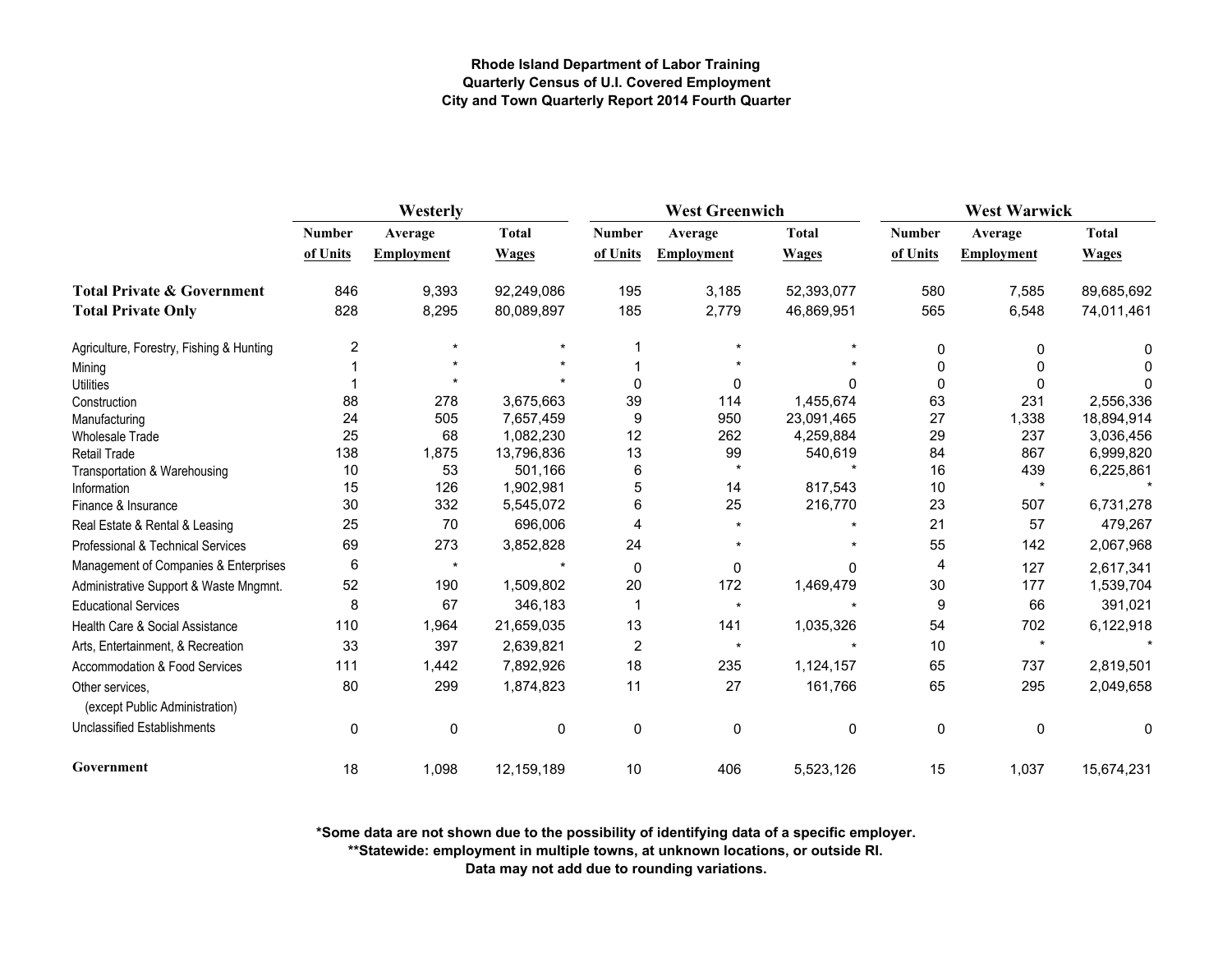|                                                   | Woonsocket     |                   |              | Statewide **            |                   |              |               | <b>Bristol County</b> |                   |              |
|---------------------------------------------------|----------------|-------------------|--------------|-------------------------|-------------------|--------------|---------------|-----------------------|-------------------|--------------|
|                                                   | Number         | Average           | <b>Total</b> | <b>Number</b>           | Average           | <b>Total</b> | <b>Number</b> |                       | Average           | <b>Total</b> |
|                                                   | of Units       | <b>Employment</b> | <b>Wages</b> | of Units                | <b>Employment</b> | <b>Wages</b> |               | of Units              | <b>Employment</b> | <b>Wages</b> |
| <b>Total Private &amp; Government</b>             | 844            | 14,797            | 205,619,169  | 4,229                   | 9,913             | 183,387,195  |               | 1,428                 | 13,881            | 146,202,551  |
| <b>Total Private Only</b>                         | 825            | 13,279            | 183,685,002  | 4,214                   | 9,836             | 181,736,581  |               | 1,394                 | 11,766            | 120,082,242  |
| Agriculture, Forestry, Fishing & Hunting          | 0              | 0                 | 0            | $\overline{\mathbf{c}}$ | $\star$           |              | #             | 5                     |                   |              |
| Mining                                            | 0              | 0                 | 0            | $\overline{2}$          |                   |              | $\#$          | $\Omega$              |                   | 0            |
| <b>Utilities</b>                                  | $\overline{2}$ |                   |              | 5                       |                   |              | #             |                       |                   |              |
| Construction                                      | 61             | 394               | 5,195,436    | 300                     | 714               | 12,162,876 # |               | 177                   | 616               | 8,376,496    |
| Manufacturing                                     | 51             | 938               | 11,239,097   | 60                      | 147               | 2,040,843 #  |               | 102                   | 1,598             | 20,672,104   |
| <b>Wholesale Trade</b>                            | 37             | 419               | 7,709,368    | 1,362                   | 2,182             | 57,951,161 # |               | 74                    | 306               | 7,350,104    |
| <b>Retail Trade</b>                               | 114            | 1,306             | 9,846,321    | 111                     | 303               | 3,547,073 #  |               | 131                   | 1,234             | 9,016,774    |
| Transportation & Warehousing                      | 17             |                   |              | 50                      | 114               | 1,623,397 #  |               | 10                    | 172               | 1,054,777    |
| Information                                       | 8              | 41                | 340,428      | 243                     | 595               | 11,752,111 # |               | 29                    | 106               | 1,845,365    |
| Finance & Insurance                               | 25             | 182               | 2,142,504    | 195                     | 534               | 12,061,258 # |               | 57                    | 513               | 6,060,145    |
| Real Estate & Rental & Leasing                    | 30             | 112               | 1,047,855    | 45                      | 162               | 2,071,478 #  |               | 35                    | 125               | 1,286,607    |
| Professional & Technical Services                 | 102            | 522               | 10,132,198   | 788                     | 1,686             | 34,669,645 # |               | 151                   | 411               | 7,032,825    |
| Management of Companies & Enterprises             | 13             | $\star$           |              | 58                      | 198               | 3,609,779 #  |               | 10                    | 59                | 674,635      |
| Administrative Support & Waste Mngmnt.            | 39             | 286               | 2,370,958    | 505                     | 2,158             | 23,620,071 # |               | 84                    | 376               | 3,354,394    |
| <b>Educational Services</b>                       | 11             | 332               | 2,644,462    | 96                      | 171               | 1,798,089 #  |               | 34                    | 1,676             | 21,695,239   |
| Health Care & Social Assistance                   | 128            | 4,107             | 38,975,730   | 94                      | 380               | 8,092,059 #  |               | 152                   | 1,945             | 18,458,872   |
| Arts, Entertainment, & Recreation                 | 9              | 133               | 630,390      | 24                      | 32                | 446,482 #    |               | 31                    | 368               | 2,967,720    |
| Accommodation & Food Services                     | 90             | 1,130             | 4,948,461    | 38                      | 209               | 1,217,120 #  |               | 124                   | 1,607             | 6,272,733    |
| Other services,<br>(except Public Administration) | 88             | 311               | 1,949,339    | 123                     | 171               | 3,302,863 #  |               | 187                   | 658               | 3,952,827    |
| <b>Unclassified Establishments</b>                | 0              | 0                 | 0            | 113                     | 75                | 1,669,769    |               | $\mathbf 0$           | 0                 | 0            |
| Government                                        | 19             | 1,518             | 21,934,167   | 15                      | 77                | 1,650,614    |               | 34                    | 2,115             | 26,120,309   |

**\*Some data are not shown due to the possibility of identifying data of a specific employer.**

**\*\*Statewide: employment in multiple towns, at unknown locations, or outside RI.**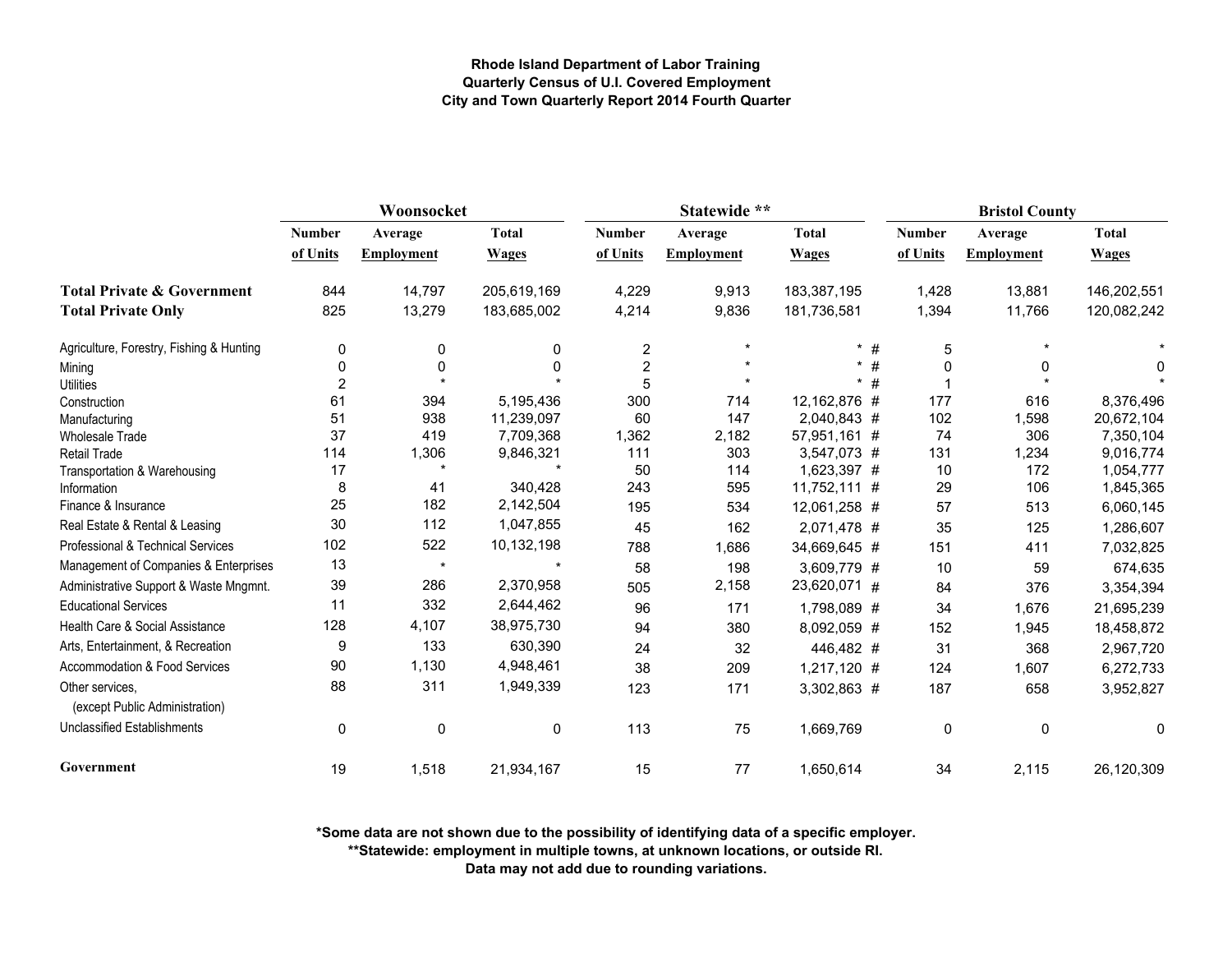|                                                   | <b>Kent County</b> |                   |              | <b>Newport County</b> |                   |               | <b>Providence County</b> |                   |               |
|---------------------------------------------------|--------------------|-------------------|--------------|-----------------------|-------------------|---------------|--------------------------|-------------------|---------------|
|                                                   | <b>Number</b>      | Average           | <b>Total</b> | <b>Number</b>         | Average           | <b>Total</b>  | <b>Number</b>            | Average           | <b>Total</b>  |
|                                                   | of Units           | <b>Employment</b> | <b>Wages</b> | of Units              | <b>Employment</b> | <b>Wages</b>  | of Units                 | <b>Employment</b> | <b>Wages</b>  |
| <b>Total Private &amp; Government</b>             | 5,309              | 75,050            | 847,253,025  | 3,225                 | 38,326            | 472,152,479   | 17,485                   | 283,352           | 3,911,554,152 |
| <b>Total Private Only</b>                         | 5,220              | 67,539            | 734,529,769  | 3,125                 | 30,845            | 333, 142, 594 | 17,141                   | 248,571           | 3,376,764,779 |
| Agriculture, Forestry, Fishing & Hunting          | 9                  | 32                | 183,030      | 41                    | 231               | 1,484,566     | 44                       | 209               | 1,222,336     |
| Mining                                            |                    |                   |              | $\overline{2}$        | $\star$           |               | 8                        | 116               | 1,887,294     |
| <b>Utilities</b>                                  |                    |                   |              | 5                     | 50                | 1,328,635     | 20                       | 922               | 21,454,784    |
| Construction                                      | 533                | 2,985             | 44,787,462   | 303                   | 1.494             | 19,837,133    | 1,650                    | 9,758             | 152,492,708   |
| Manufacturing                                     | 225                | 6,223             | 101,580,364  | 86                    | 2,237             | 45,302,041    | 991                      | 23,012            | 301,966,521   |
| <b>Wholesale Trade</b>                            | 316                | 3,093             | 50,514,655   | 119                   | 487               | 9,099,478     | 856                      | 9,666             | 166,440,158   |
| Retail Trade                                      | 594                | 10,047            | 78,850,941   | 429                   | 4,214             | 33,336,993    | 2,003                    | 24,973            | 182,242,052   |
| Transportation & Warehousing                      | 198                | 4,842             | 45,100,070   | 75                    | 575               | 4,815,548     | 366                      | 4,964             | 53,241,491    |
| Information                                       | 91                 | 1,270             | 20,465,185   | 57                    | 576               | 8,744,176     | 327                      | 5,845             | 94,950,745    |
| Finance & Insurance                               | 286                | 3,732             | 58,112,842   | 114                   | 920               | 16,173,129    | 800                      | 17,368            | 562,219,281   |
| Real Estate & Rental & Leasing                    | 184                | 1,440             | 15,397,914   | 122                   | 607               | 6,725,921     | 559                      | 3,172             | 41,896,537    |
| Professional & Technical Services                 | 621                | 3,246             | 55,924,706   | 419                   | 2,893             | 55,594,830    | 2,187                    | 13,075            | 262,727,153   |
| Management of Companies & Enterprises             | 87                 | 1,890             | 34,262,204   | 20                    | 489               | 6,521,438     | 129                      | 9,001             | 272,636,030   |
| Administrative Support & Waste Mngmnt.            | 309                | 2,897             | 24,629,918   | 237                   | 965               | 9,330,265     | 1,134                    | 19,412            | 174,628,557   |
| <b>Educational Services</b>                       | 121                | 1,832             | 17,750,368   | 56                    | 1,309             | 14,357,605    | 281                      | 14,056            | 190,835,794   |
| Health Care & Social Assistance                   | 579                | 11,168            | 124,207,751  | 259                   | 4,523             | 43,424,710    | 2,246                    | 54,202            | 666,751,314   |
| Arts, Entertainment, & Recreation                 | 130                | 1,988             | 14,288,049   | 88                    | 1,327             | 9,965,343     | 255                      | 5,053             | 34,389,446    |
| Accommodation & Food Services                     | 403                | 7,791             | 34,666,697   | 355                   | 6,284             | 34,035,784    | 1,549                    | 23,140            | 105, 194, 763 |
| Other services,<br>(except Public Administration) | 494                | 3,306             | 20,803,076   | 336                   | 1,656             | 13,001,361    | 1,728                    | 10,625            | 89,541,878    |
| <b>Unclassified Establishments</b>                | 2                  |                   |              | $\overline{2}$        | $\star$           |               | 8                        | 4                 | 45,937        |
| Government                                        | 89                 | 7,629             | 112,723,256  | 100                   | 7,481             | 139,009,885   | 349                      | 34,341            | 534,789,373   |

**\*Some data are not shown due to the possibility of identifying data of a specific employer.**

**\*\*Statewide: employment in multiple towns, at unknown locations, or outside RI.**